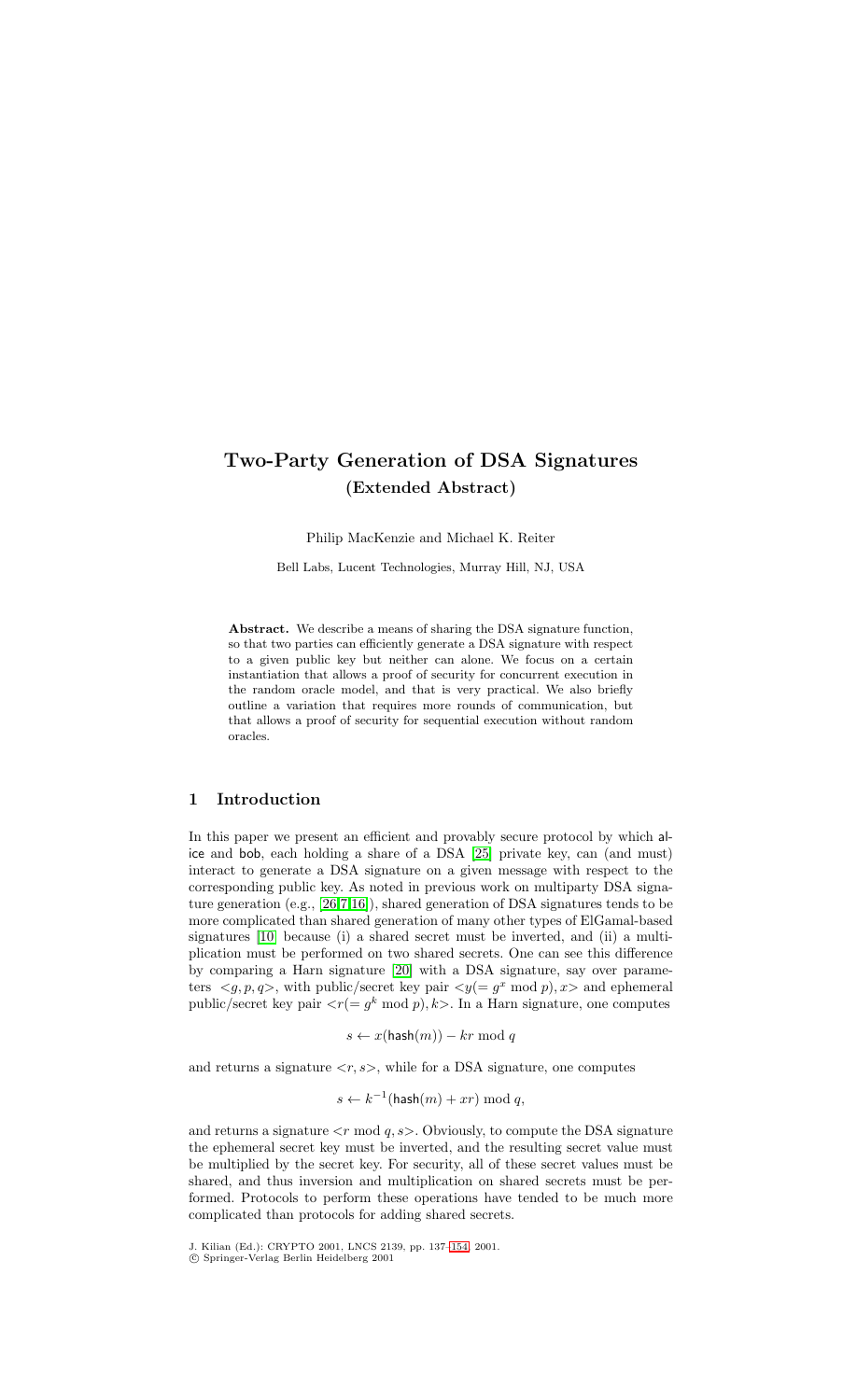Of course, protocols for generic secure two-party computation (e.g., [\[34\]](#page-17-0)) could be used to perform two-party DSA signature generation, but here we explore a more efficient protocol to solve this particular problem. To our knowledge, the protocol we present here is the first practical and provably secure protocol for two-party DSA signature generation. As building blocks, it uses a public key encryption scheme with certain useful properties (for which several examples exist) and efficient special-purpose zero-knowledge proofs. The assumptions under which these building blocks are secure are the assumptions required for security of our protocol. For example, by instantiating our protocol with particular constructions, we can achieve a protocol that is provably secure under the decision composite residuosity assumption (DCRA) [\[31\]](#page-17-0) and the strong RSA assumption [\[2\]](#page-16-0) when executed sequentially, or one that is provably secure in the random oracle model [\[5\]](#page-16-0) under the DCRA and strong RSA assumption, even when arbitrarily many instances of the protocol are run concurrently. The former protocol requires eight messages, while the latter protocol requires only four messages.

Our interest in two-party DSA signature generation stems from our broader research into techniques by which a device that performs private key operations (signatures or decryptions) in networked applications, and whose local private key is activated with a password or PIN, can be immunized against offline dictionary attacks in case the device is captured [\[27\]](#page-17-0). Briefly, we achieve this by involving a remote server in the device's private key computations, essentially sharing the cryptographic computation between the device and the server. Our original work [\[27\]](#page-17-0) showed how to accomplish this for the case of RSA functions or certain discrete-log-based functions other than DSA, using known techniques for sharing those functions between two parties. The important case of DSA signatures is enabled by the techniques of this paper. Given our practical goals, in this paper we focus on the most efficient (four message, random oracle) version of our protocol, which is quite suitable for use in the context of our system.

## **2 Related Work**

Two-party generation of DSA signatures falls into the category of threshold signatures, or more broadly, threshold cryptography. Early work in the field is due to Boyd [\[4\]](#page-16-0), Desmedt [\[8\]](#page-16-0), Croft and Harris [\[6\]](#page-16-0), Frankel [\[13\]](#page-16-0), and Desmedt and Frankel [\[9\]](#page-16-0). Work in threshold cryptography for discrete-log based cryptosystems other than DSA is due to Desmedt and Frankel [\[9\]](#page-16-0), Hwang [\[22\]](#page-17-0), Pedersen [\[33\]](#page-17-0), Harn [\[20\]](#page-16-0), Park and Kurosawa [\[32\]](#page-17-0), Herzberg et al. [\[21\]](#page-17-0), Frankel et al. [\[14\]](#page-16-0), and Jarecki and Lysyanskaya [\[23\]](#page-17-0).

Several works have developed techniques directly for shared generation of DSA signatures. Langford [\[26\]](#page-17-0) presents threshold DSA schemes ensuring unforgeability against one corrupt player out of  $n \geq 3$ ; of t corrupt players out of n for arbitrary  $t < n$  under certain restrictions (see below); and of t corrupt players out of  $n \geq t^2+t+1$ . Cerecedo *et al.* [\[7\]](#page-16-0) and Gennaro *et al.* [\[16\]](#page-16-0) present threshold schemes that prevent t corrupt players out of  $n \geq 2t + 1$  from forging, and thus require a majority of correct players. Both of these works further develop robust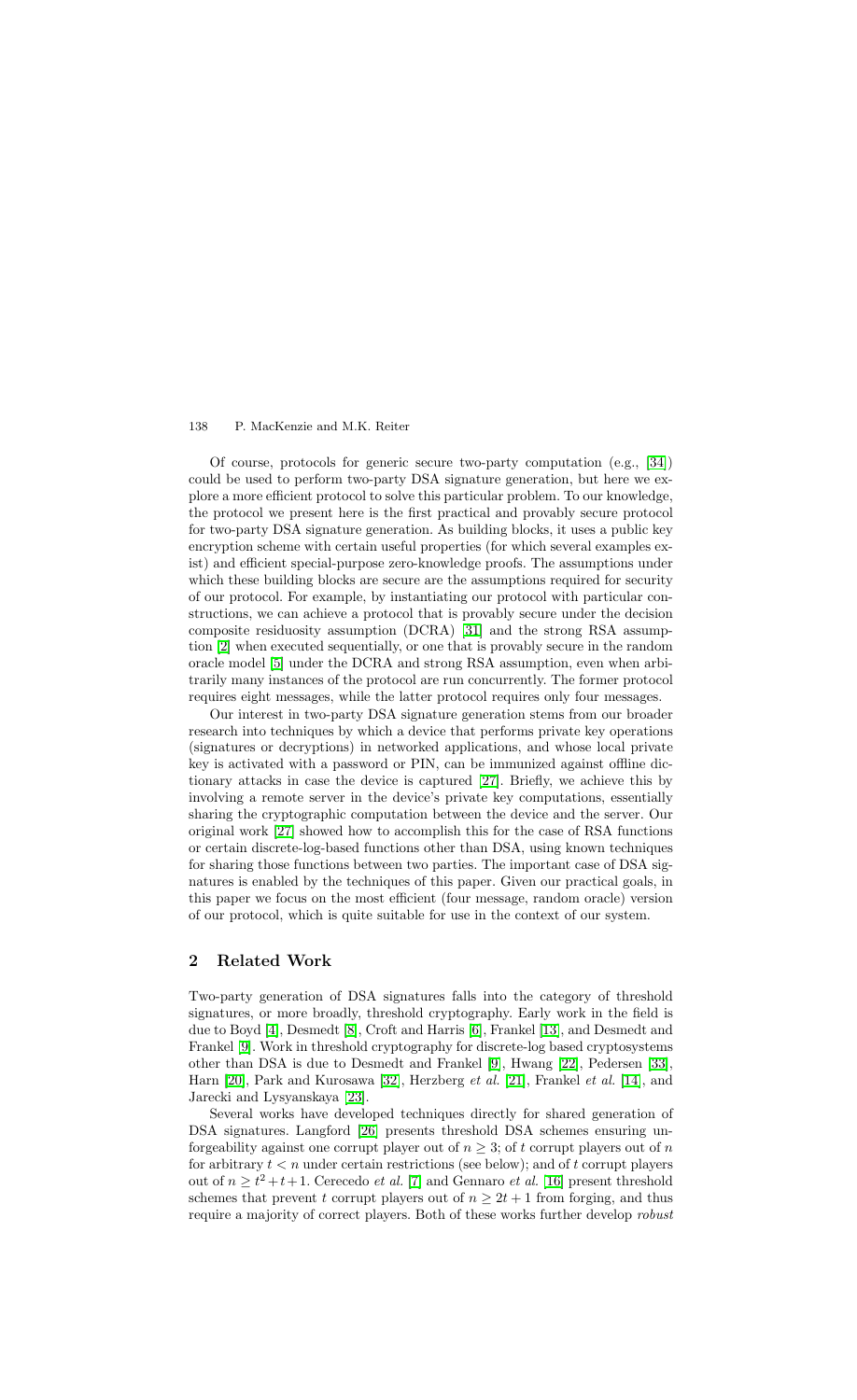<span id="page-2-0"></span>solutions, in which the t corrupted players cannot interfere with the other  $n - t$ signing a message, provided that stronger conditions on  $n$  and  $t$  are met (at least  $n \geq 3t + 1$ . However, since we consider the two party case only, robustness is not a goal here.

The only previous proposal that can implement two-party generation of DSA signatures is due to Langford [\[26,](#page-17-0) Section 5.1], which ensures unforgeability against t corrupt players out of n for an arbitrary  $t < n$ . This is achieved, however, by using a trusted center to precompute the ephemeral secret key  $k$ for each signature and to share  $k^{-1}$  mod q and  $k^{-1}x$  mod q among the n parties. That is, this solution circumvents the primary difficulties of sharing DSA signatures—inverting a shared secret and multiplying shared secrets, as discussed in Section [1—](#page-0-0)by using a trusted center. Recognizing the significant drawbacks of a trusted center, Langford extends this solution by replacing the trusted center with three centers (that protect  $k^{-1}$  and  $k^{-1}x$  from any one) [\[26,](#page-17-0) Section 5.2], thereby precluding this solution from being used in the two-party case. In contrast, our solution suffices for the two-party case without requiring the players to store precomputed, per-signature values. Since our motivating application naturally admits a trusted party for initializing the system (see [\[27\]](#page-17-0)), for the purposes of this extended abstract we assume a trusted party to initialize alice and bob with shares of the private signing key. In the full version of this paper, we will describe the additional machinery needed to remove this assumption.

#### **3 Preliminaries**

Security parameters. Let  $\kappa$  be the main cryptographic security parameter used for, e.g., hash functions and discrete log group orders; a reasonable value today may be  $\kappa = 160$ . We will use  $\kappa' > \kappa$  as a secondary security parameter for public key modulus size; reasonable values today may be  $\kappa' = 1024$  or  $\kappa' = 2048$ .

Signature schemes. A digital signature scheme is a triple  $(G_{sia}, S, V)$  of algorithms, the first two being probabilistic, and all running in expected polynomial time.  $G_{sig}$  takes as input  $1^{k'}$  and outputs a public key pair  $(pk, sk)$ , i.e.,  $(pk, sk) \leftarrow G_{sig}(1^{\kappa'})$ . S takes a message m and a secret key sk as input and outputs a signature  $\sigma$  for m, i.e.,  $\sigma \leftarrow S_{sk}(m)$ . V takes a message m, a public key pk, and a candidate signature  $\sigma'$  for m and returns the bit  $b = 1$  if  $\sigma'$  is a valid signature for m, and otherwise returns the bit  $b = 0$ . That is,  $b \leftarrow V_{pk}(m, \sigma')$ . Naturally, if  $\sigma \leftarrow S_{sk}(m)$ , then  $V_{nk}(m, \sigma) = 1$ .

DSA. The Digital Signature Algorithm [\[25\]](#page-17-0) was proposed by NIST in April 1991, and in May 1994 was adopted as a standard digital signature scheme in the U.S. [\[12\]](#page-16-0). It is a variant of the ElGamal signature scheme [\[10\]](#page-16-0), and is defined as follows, with  $\kappa = 160$ ,  $\kappa'$  set to a multiple of 64 between 512 and 1024, inclusive, and hash function hash defined as SHA-1 [\[11\]](#page-16-0). Let " $z \leftarrow_R S$ " denote the assignment to z of an element of S selected uniformly at random. Let  $\equiv_q$  denote equivalence modulo q.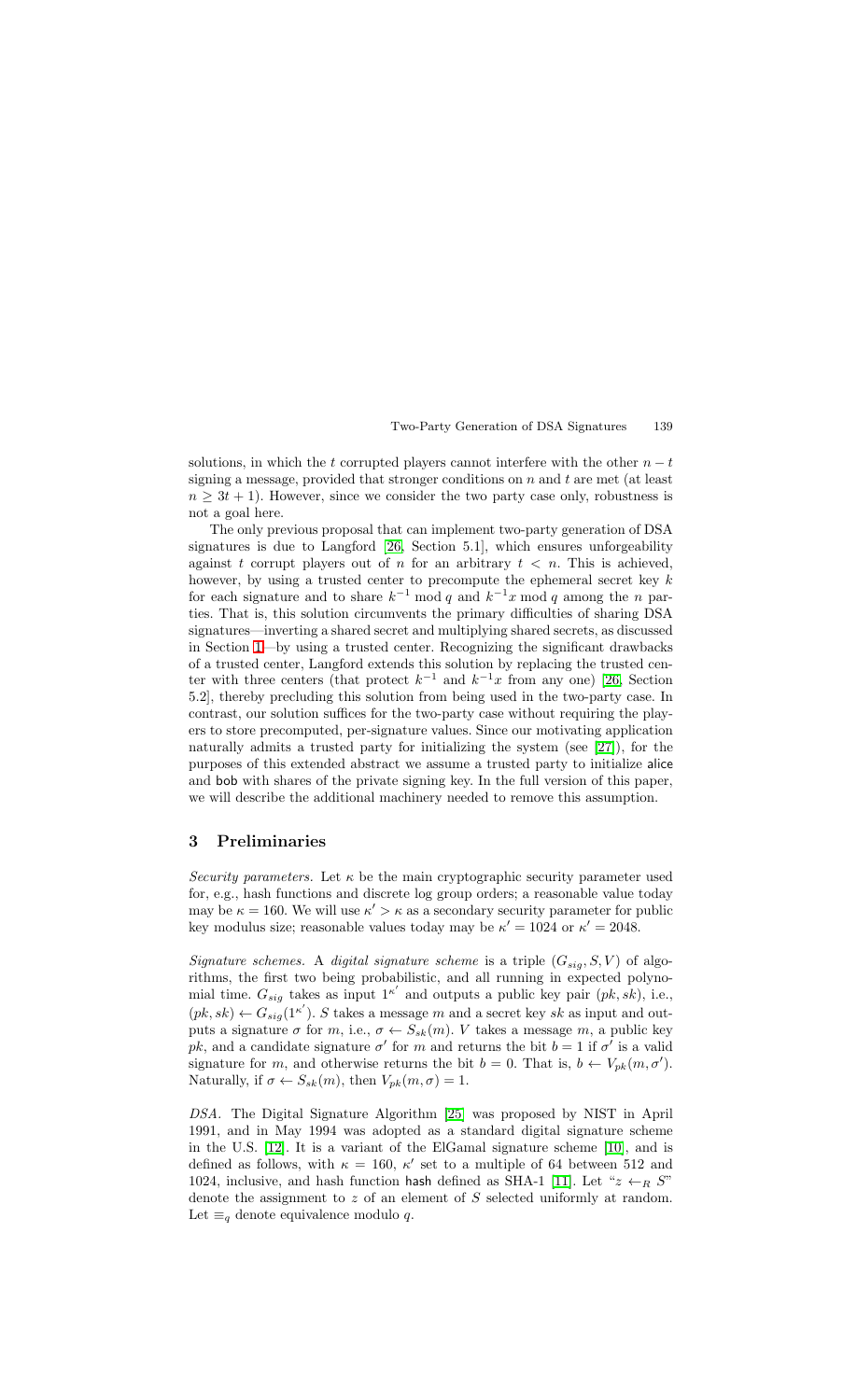$$
G_{DSA}(1^{\kappa'}):
$$
 Generate a  $\kappa$ -bit prime  $q$  and  $\kappa'$ -bit prime  $p$  such that  $q$  divides  $p-1$ . Then generate an element  $g$  of order  $q$  in  $\mathbb{Z}_p^*$ . The triple  $\langle g, p, q \rangle$  is public. Finally generate  $x \leftarrow_R \mathbb{Z}_q$  and  $y \leftarrow g^x \mod p$ , and let  $\langle g, p, q, x \rangle$  and  $\langle g, p, q, y \rangle$  be the secret and public keys, respectively.  $S_{\langle g, p, q, x \rangle}(m)$ : Generate an ephemeral secret key  $k \leftarrow_R \mathbb{Z}_q$  and ephemeral public key  $r \leftarrow g^k \mod p$ . Compute  $s \leftarrow k^{-1}(\text{hash}(m) + xr) \mod q$ . Return  $\langle r \mod q, s \rangle$  as the signature of  $m$ .  $V_{\langle g, p, q, y \rangle}(m, \langle r, s \rangle)$ : Return 1 if  $0 \langle r \langle q, q \rangle$  is a constant under  $\langle q \rangle$  and  $m$  and  $\langle q \rangle$ . Determine the signature of  $m$  and  $q$  is computed modulo  $q$ . Otherwise, return 0.

Encryption schemes. An encryption scheme is a triple  $(G_{enc}, E, D)$  of algorithms, the first two being probabilistic, and all running in expected polynomial time.  $G_{enc}$  takes as input  $1^{\kappa'}$  and outputs a public key pair  $(pk, sk)$ , i.e.,  $(pk, sk) \leftarrow G_{enc}(1^{\kappa'})$ . E takes a public key pk and a message m as input and outputs an encryption c for m; we denote this  $c \leftarrow E_{pk}(m)$ . D takes a ciphertext c and a secret key sk and returns either a message  $m$  such that c is a valid encryption of m, if such an m exists, and otherwise returns  $\perp$ .

Our protocol employs a semantically secure encryption scheme with a certain additive homomorphic property. For any public key pk output from the  $G_{enc}$ function, let  $M_{pk}$  be the space of possible inputs to  $E_{pk}$ , and  $C_{pk}$  to be the space of possible outputs of  $E_{pk}$ . Then we require that there exist an efficient implementation of an additional function  $+_{pk}$ :  $C_{pk} \times C_{pk} \rightarrow C_{pk}$  such that (written as an infix operator):

$$
m_1, m_2, m_1 + m_2 \in M_{pk} \Rightarrow D_{sk}(E_{pk}(m_1) +_{pk} E_{pk}(m_2)) = m_1 + m_2 \quad (1)
$$

Examples of cryptosystems for which  $+_{pk}$  exist (with  $M_{pk} = [-v, v]$  for a certain value v) are due to Naccache and Stern [\[28\]](#page-17-0), Okamoto and Uchiyama [\[30\]](#page-17-0), and Paillier  $[31]$ .<sup>1</sup> Note that (1) further implies the existence of an efficient function  $\times_{pk}$  :  $C_{pk} \times M_{pk} \rightarrow C_{pk}$  such that

$$
m_1, m_2, m_1 m_2 \in M_{pk} \Rightarrow D_{sk}(E_{pk}(m_1) \times_{pk} m_2) = m_1 m_2 \tag{2}
$$

In addition, in our protocol, a party may be required to generate a noninteractive zero knowledge proof of a certain predicate P involving decryptions of elements of  $C_{pk}$ , among other things. We denote such a proof as  $zkp|P$ . In Section [6.1,](#page-12-0) we show how these proofs can be accomplished if the Paillier cryptosystem is in use. We emphasize, however, that our use of the Paillier cryptosystem is only exemplary; the other cryptosystems cited above could equally well be used with our protocol.

<sup>&</sup>lt;sup>1</sup> The cryptosystem of Benaloh [\[1\]](#page-16-0) also has this additive homomorphic property, and thus could also be used in our protocol. However, it would be less efficient for our purposes.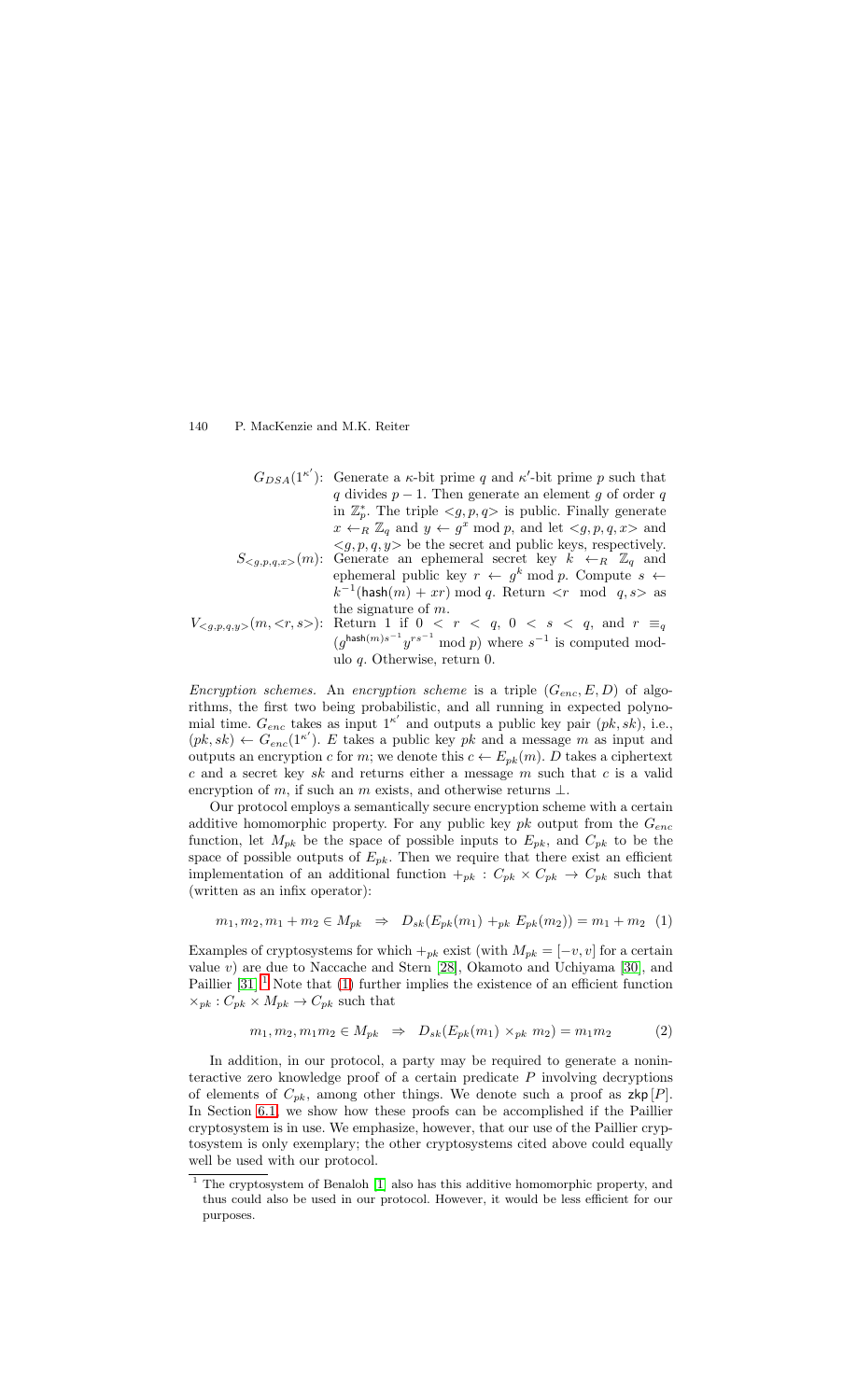<span id="page-4-0"></span>System model. Our system includes two parties, alice and bob. Communication between alice and bob occurs in sessions (or protocol runs), one per message that they sign together. alice plays the role of session initiator in our protocol. We presume that each message is implicitly labeled with an identifier for the session to which it belongs. Multiple sessions can be executed concurrently.

The adversary in our protocol controls the network, inserting and manipulating communication as it chooses. In addition, it takes one of two forms: an alice-compromising adversary learns all private initialization information for alice. A bob-compromising adversary is defined similarly.

We note that a proof of security in this two-party system extends to a proof of security in an  $n$ -party system in a natural way, assuming the adversary decides which parties to compromise before any session begins. The basic idea is to guess for which pair of parties the adversary forges a signature, and focus the simulation proof on those two parties, running all other parties as in the real protocol. The only consequence is a factor of roughly  $n^2$  lost in the reduction argument from the security of the signature scheme.

## **4 Signature Protocol**

In this section we present a new protocol called S-DSA by which alice and bob sign a message m.

#### **4.1 Initialization**

For our signature protocol, we assume that the private key  $x$  is multiplicatively shared between alice and bob, i.e., that alice holds a random private value  $x_1 \in \mathbb{Z}_q$ and bob holds a random private value  $x_2 \in \mathbb{Z}_q$  such that  $x \equiv_q x_1x_2$ . We also assume that along with  $y, y_1 = g^{x_1} \text{ mod } p$  and  $y_2 = g^{x_2} \text{ mod } p$  are public. In this extended abstract, we do not concern ourselves with this initialization step, but simply assume it is performed correctly, e.g., by a trusted third party. We note, however, that achieving this without a trusted third party is not straightforward (e.g., see [\[17\]](#page-16-0)), and so we will describe such an initialization protocol in the full version of this paper.

We use a multiplicative sharing of  $x$  to achieve greater efficiency than using either polynomial sharing or additive sharing. With multiplicative sharing of keys, inversion and multiplication of shared keys becomes trivial, but addition of shared keys becomes more complicated. For DSA, however, this approach seems to allow a much more efficient two-party protocol.

In addition to sharing  $x$ , our protocol assumes that alice holds the private key sk corresponding to a public encryption key  $pk$ , and that there is another public encryption key  $pk'$  for which alice does not know the corresponding  $sk'$ . (As above, we assume that these keys are generated correctly, e.g., by a trusted third party.) Also, it is necessary for our particular zero-knowledge proof constructions that the range of  $M_{pk}$  be at least  $[-q^8, q^8]$  and the range of  $M_{pk}$  be at least  $[-q^6, q^6]$ , although we believe a slightly tighter analysis would allow both to have a range of  $[-q^6, q^6]$ .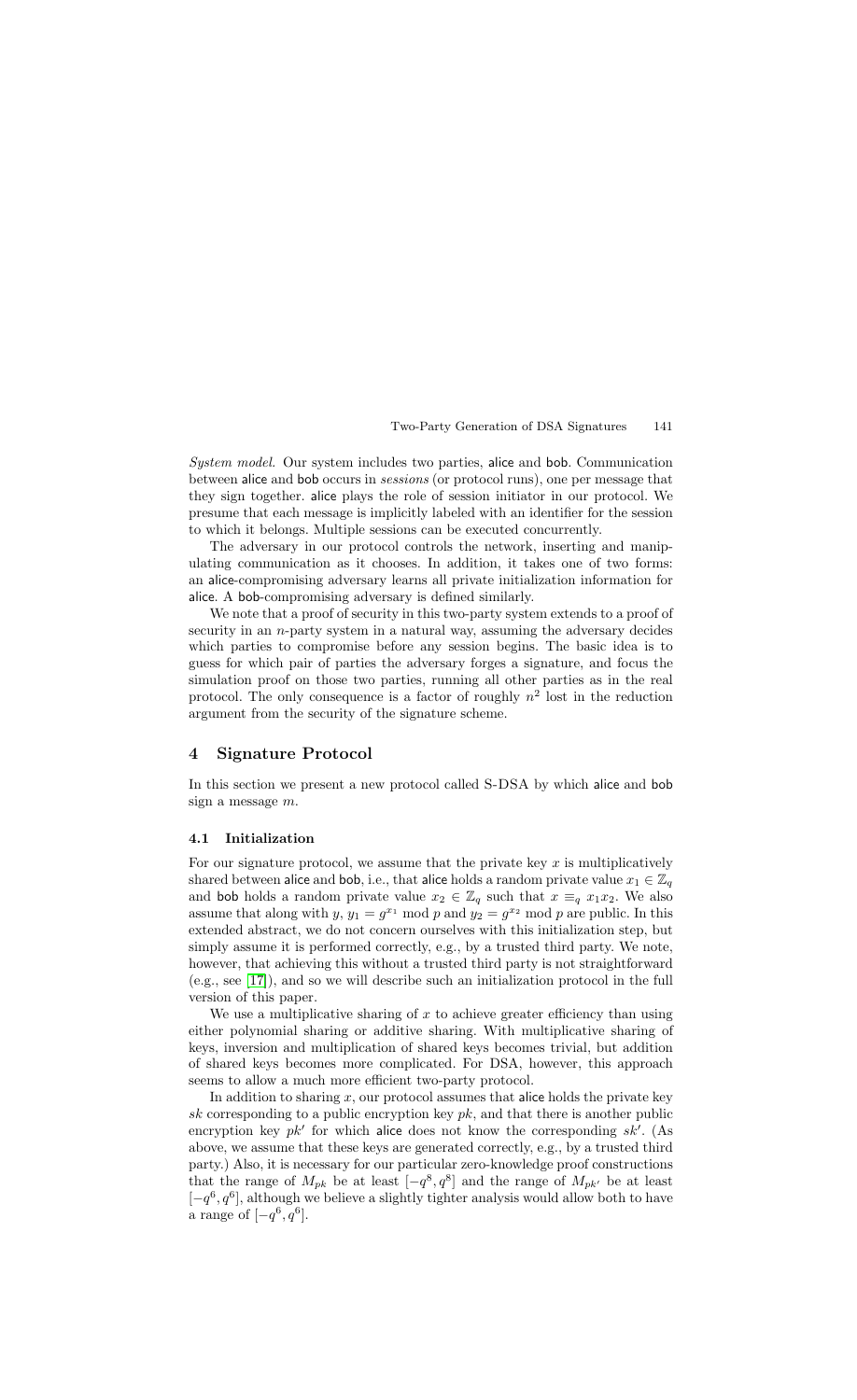#### **4.2 Signing Protocol**

The protocol by which alice and bob cooperate to generate signatures with respect to the public key  $\langle g, p, q, y \rangle$  is shown in Figure [1.](#page-7-0) As input to this protocol, alice receives the message  $m$  to be signed. bob receives no input (but receives  $m$ from alice in the first message).

Upon receiving  $m$  to sign, alice first computes its share  $k_1$  of the ephemeral private key for this signature, computes  $z_1 = (k_1)^{-1} \mod q$ , and encrypts both  $z_1$  and  $x_1z_1$  mod q under pk. alice's first message to bob consists of m and these ciphertexts,  $\alpha$  and  $\zeta$ . bob performs some simple consistency checks on  $\alpha$  and  $\zeta$ (though he cannot decrypt them, since he does not have  $sk$ ), generates his share  $k_2$  of the ephemeral private key, and returns his share  $r_2 = g^{k_2} \text{ mod } p$  of the ephemeral public key.

Once alice has received  $r_2$  from bob and performed simple consistency checks on it (e.g., to determine it has order q modulo  $\mathbb{Z}_p^*$ ), she is able to compute the ephemeral public key  $r = (r_2)^{k_1} \mod p$ , which she sends to bob in the third message of the protocol. alice also sends a noninteractive zero-knowledge proof  $\Pi$  that there are values  $η_1 (= z_1)$  and  $η_2 (= x_1z_1 \mod q)$  that are consistent with r,  $r_2$ ,  $y_1$ ,  $\alpha$  and  $\zeta$ , and that are in the range  $[-q^3, q^3]$ . This last fact is necessary so that **bob**'s subsequent formation of (a ciphertext of) s does not leak information about his private values.

Upon receiving  $\langle r, \Pi \rangle$ , bob verifies  $\Pi$  and performs additional consistency checks on r. If these pass, then he proceeds to compute a ciphertext  $\mu$  of the value s (modulo q) for the signature, using the ciphertexts  $\alpha$  and  $\zeta$  received in the first message from alice; the values hash $(m)$ ,  $z_2 = (k_2)^{-1} \mod q$ ,  $r \mod q$ , and  $x_2$ ; and the special  $\times_{pk}$  and  $+_{pk}$  operators of the encryption scheme. In addition, bob uses  $+_{pk}$  to "blind" the plaintext value with a random, large multiple of q. So, when alice later decrypts  $\mu$ , she statistically gains no information about bob's private values. In addition to returning  $\mu$ , bob computes and returns  $\mu' \leftarrow E_{pk'}(z_2)$  and a noninteractive zero-knowledge proof  $\Pi'$  that there are values  $\eta_1$  (=  $z_2$ ) and  $\eta_2$  (=  $x_2z_2 \mod p$ ) consistent with  $r_2, y_2, \mu$  and  $\mu'$ , and that are in the range  $[-q^3, q^3]$ . After receiving and checking these values, alice recovers s from  $\mu$  to complete the signature.

The noninteractive zero-knowledge proofs  $\Pi$  and  $\Pi'$  are assumed to satisfy the usual completeness, soundness, and zero-knowledge properties as defined in [\[3](#page-16-0)[,29\]](#page-17-0), except using a public random hash function (i.e., a random oracle) instead of a public random string. In particular, we assume in Section [5](#page-6-0) that (1) these proofs have negligible simulation error probability, and in fact a simulator exists that generates a proof that is statistically indistinguishable from a proof generated by the real prover, and (2) these proofs have negligible soundness error probability, i.e., the probability that a prover could generate a proof for a false statement is negligible. The implementations of  $\Pi$  and  $\Pi'$  in Section [6](#page-11-0) enforce these properties under reasonable assumptions. To instantiate this protocol without random oracles,  $\Pi$  and  $\Pi'$  would need to become interactive zero-knowledge protocols. It is not too difficult to construct four-move protocols for  $\Pi$  and  $\Pi'$ , and by overlapping some messages, one can reduce the total number of moves in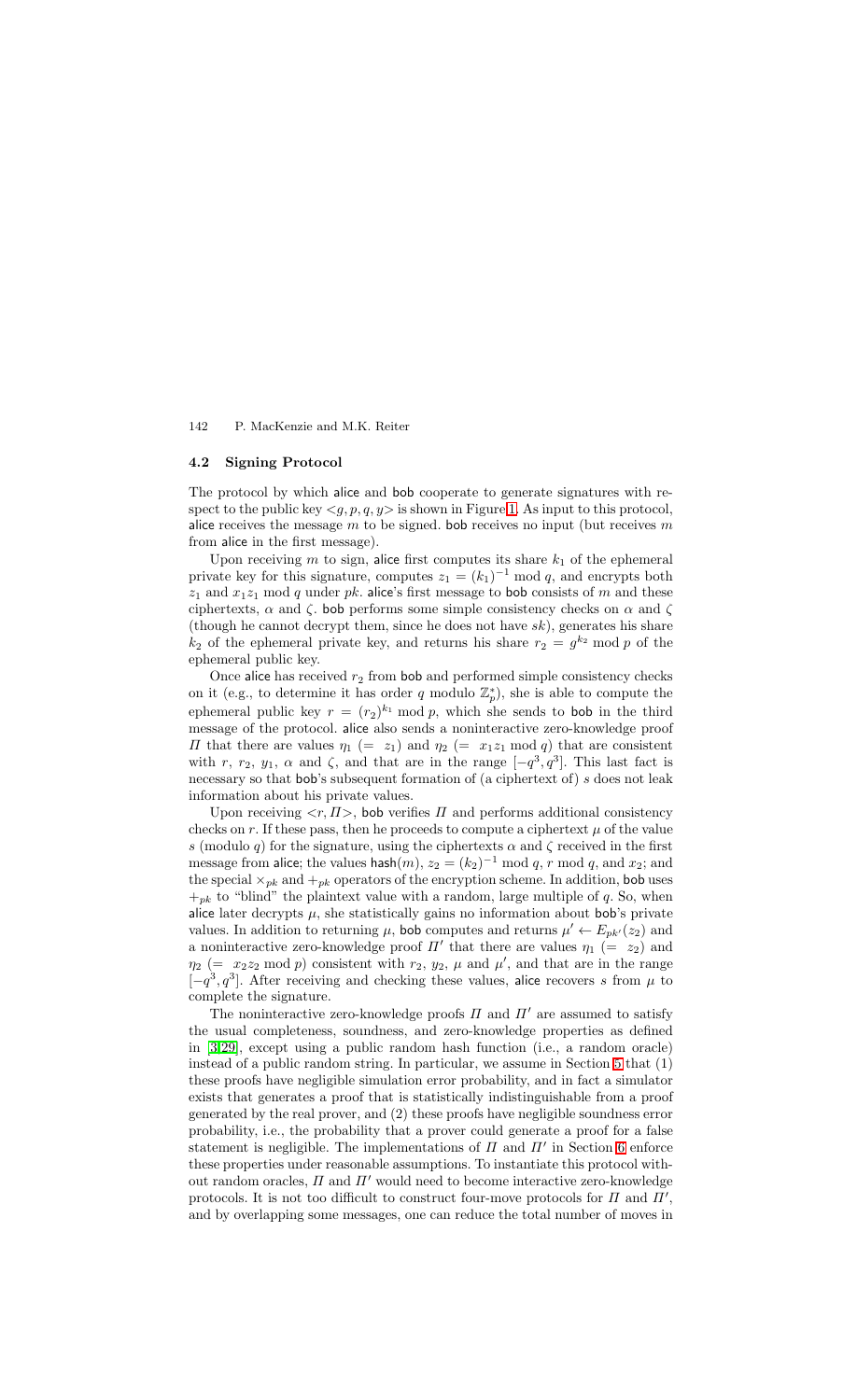<span id="page-6-0"></span>this instantiation of the S-DSA protocol to eight. For brevity, we omit the full description of this instantiation.

When the zero-knowledge proofs are implemented using random oracles, we can show that our protocol is secure even when multiple instances are executed concurrently. Perhaps the key technical aspect is that we only require proofs of language membership, which can be implemented using random oracles without requiring rewinding in the simulation proof. In particular, we avoid the need for any proofs of knowledge that would require rewinding in knowledge extractors for the simulation proof, even if random oracles are used. The need for rewinding (and particularly, nested rewinding) causes many proofs of security to fail in the concurrent setting (e.g., [\[24\]](#page-17-0)).

## **5 Security for** S-DSA

In this section we sketch a formal proof of security for our protocol. We begin by defining security for signatures and encryption in Section 5.1 and for S-DSA in Section 5.2. We then state our theorems and proofs in Section [5.3.](#page-8-0)

#### **5.1 Security for DSA and Encryption**

First we state requirements for security of DSA and encryption. For DSA, we specify existential unforgeability versus chosen message attacks [\[19\]](#page-16-0). That is, a forger is given  $\langle g, p, q, y \rangle$ , where  $(\langle g, p, q, y \rangle, \langle g, p, q, x \rangle) \leftarrow G_{DSA}(1^{\kappa'}),$ and tries to forge signatures with respect to  $\langle g, p, q, y \rangle$ . It is allowed to query a signature oracle (with respect to  $\langle g, p, q, x \rangle$ ) on messages of its choice. It succeeds if after this it can output some  $(m, \sigma)$  where  $V_{\leq q, p, q, y}$  $(m, \sigma) = 1$ but m was not one of the messages signed by the signature oracle. We say a forger  $(q, \epsilon)$ -breaks DSA if the forger makes q queries to the signature oracle and succeeds with probability at least  $\epsilon$ .

For encryption, we specify semantic security  $[18]$ . That is, an attacker A is given pk, where  $(pk, sk) \leftarrow G_{enc}(1^{\kappa'})$ . A generates  $X_0, X_1 \in M_{pk}$  and sends these to a test oracle, which chooses  $b \leftarrow_R \{0,1\}$ , and returns  $Y = E_{pk}(X_b)$ . Finally A outputs b', and succeeds if  $b' = b$ . We say an attacker A  $\epsilon$ -breaks encryption if  $2 \cdot Pr(A \text{ succeeds}) - 1 \geq \epsilon$ . Note that this implies  $Pr(A \text{ guesses } 0 |$  $b = 0$ ) – Pr(A guesses  $0 | b = 1$ )  $\ge \epsilon$ .

#### **5.2 Security for** S-DSA

A forger F is given  $\langle g, p, q, y \rangle$ , where  $(\langle g, p, q, y \rangle, \langle g, p, q, x \rangle) \leftarrow G_{DSA}(1^{\kappa'}),$ and the public data generated by the initialization procedure for S-DSA, along with the secret data of either alice or bob (depending on the type of forger). As in the security definition for signature schemes, the goal of the forger is to forge signatures with respect to  $\langle g, p, q, y \rangle$ . Instead of a signature oracle, there is an alice oracle and a bob oracle.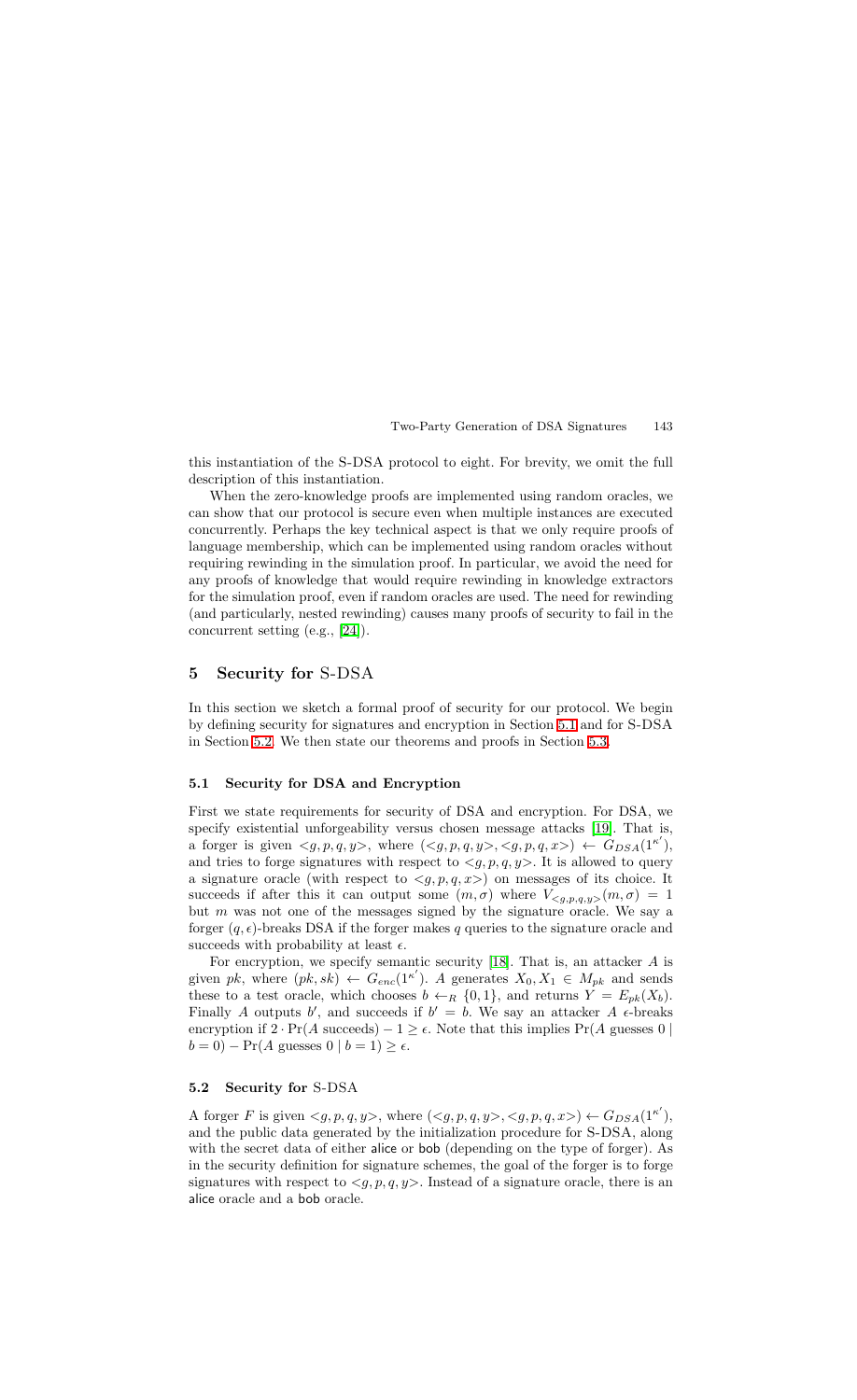<span id="page-7-0"></span>

**Fig. 1.** S-DSA shared signature protocol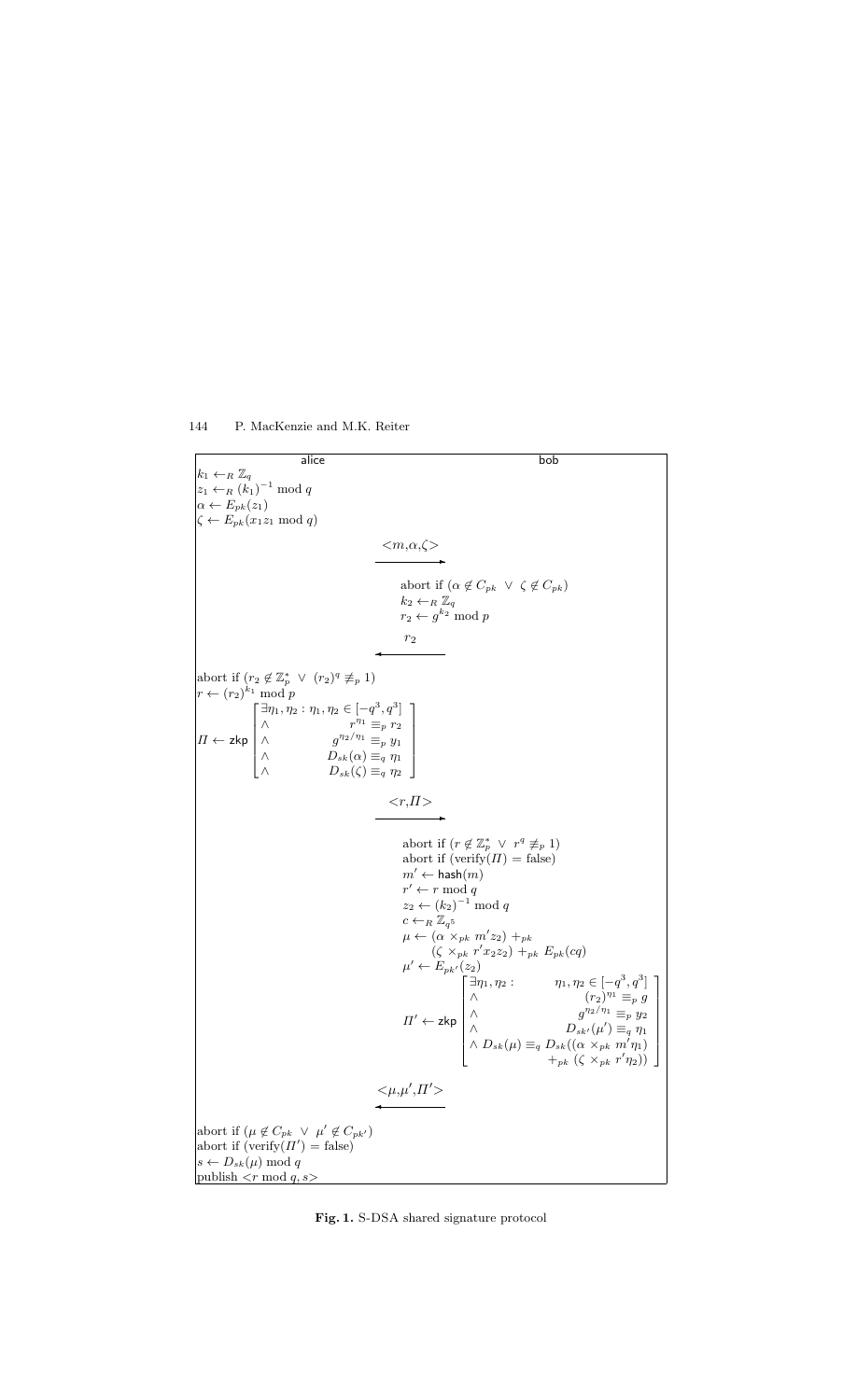<span id="page-8-0"></span>F may query the alice oracle by invoking aliceInv1(m), aliceInv2( $r_2$ ), or aliceInv3( $\langle \mu, \mu', \Pi' \rangle$ ) for input parameters of F's choosing. (These invocations are also accompanied by a session identifier, which is left implicit.) These invocations correspond to a request to initiate the protocol for message  $m$  and the first and second messages received ostensibly from bob, respectively. These return outputs of the form  $\langle m, \alpha, \zeta \rangle$ ,  $\langle r, \Pi \rangle$ , or a signature for the message m from the previous aliceInv1 query in the same session, respectively, or abort. Analagously, F may query the bob oracle by invoking  $\text{bobInv1}(\langle m, \alpha, \zeta \rangle)$  or bobInv2( $\langle r, \Pi \rangle$ ) for arguments of the F's choosing. These return messages of the form  $r_2$  or  $\langle \mu, \mu', \Pi' \rangle$ , respectively, or abort. F may invoke these queries in any order, arbitrarily many times.

An alice-compromising forger  $F$  succeeds if after gaining access to the private initialization state of alice, and invoking the alice and bob oracles as it chooses, it can output  $(m, \sigma)$  where  $V_{\leq q, p, q, y}$  $(m, \sigma) = 1$  and m is not one of the messages sent to bob in a bobInv1 query. Similarly, a bob-compromising forger  $F$  succeeds if after gaining access to the private initialization state of bob, and invoking the alice and bob oracles as it chooses, it can output  $(m, \sigma)$  where  $V_{\leq q, p, q, y}$  $(m, \sigma)$  = 1 and  $m$  is not one of the messages sent to alice in a aliceInv1 query.

Let  $q_{\text{alice}}$  be the number of aliceInv1 queries to alice. Let  $q_{\text{bob}}$  be the number of bobInv1 queries. Let  $q_0$  be the number of other oracle queries. Let  $\overline{q} = \langle q_{\text{alice}}, q_{\text{bob}}, q_o \rangle$ . In a slight abuse of notation, let  $|\overline{q}| = q_{\text{alice}} + q_{\text{bob}} + q_o$ , i.e., the total number of oracle queries. We say a forger  $(\bar{q}, \epsilon)$ -breaks S-DSA if it makes  $|\bar{q}|$  oracle queries (of the respective type and to the respective oracles) and succeeds with probability at least  $\epsilon$ .

#### **5.3 Theorems**

Here we state theorems and provide proof sketches showing that if a forger breaks the S-DSA system with non-negligible probability, then either DSA or the underlying encryption scheme used in S-DSA can be broken with non-negligible probability. This implies that if DSA and the underlying encryption scheme are secure, our system will be secure.

We prove security separately for alice-compromising and bob-compromising forgers. The idea behind each proof is a simulation argument. Assuming that a forger F can break the S-DSA system, we then construct a forger  $F^*$  that breaks DSA. Basically  $F^*$  will run F over a simulation of the S-DSA system, and when  $F$  succeeds in forging a signature in the simulation of S-DSA, then  $F^*$  will succeed in forging a DSA signature.

In the security proof against an alice-compromising forger  $F$ , there is a slight complication. If F were able to break the encryption scheme  $(G_{enc}, E, D)$ , an attacker  $F^*$  as described above may not be able to simulate properly. Thus we show that either  $F$  forges signatures in a simulation where the encryptions are of strings of zeros, and thus we can construct a forger  $F^*$  for DSA, or F does not forge signatures in that simulation, and thus it must be able to distinguish the true encryptions from the zeroed encryptions. Then we can construct an attacker A that breaks the underlying encryption scheme. A similar complication arises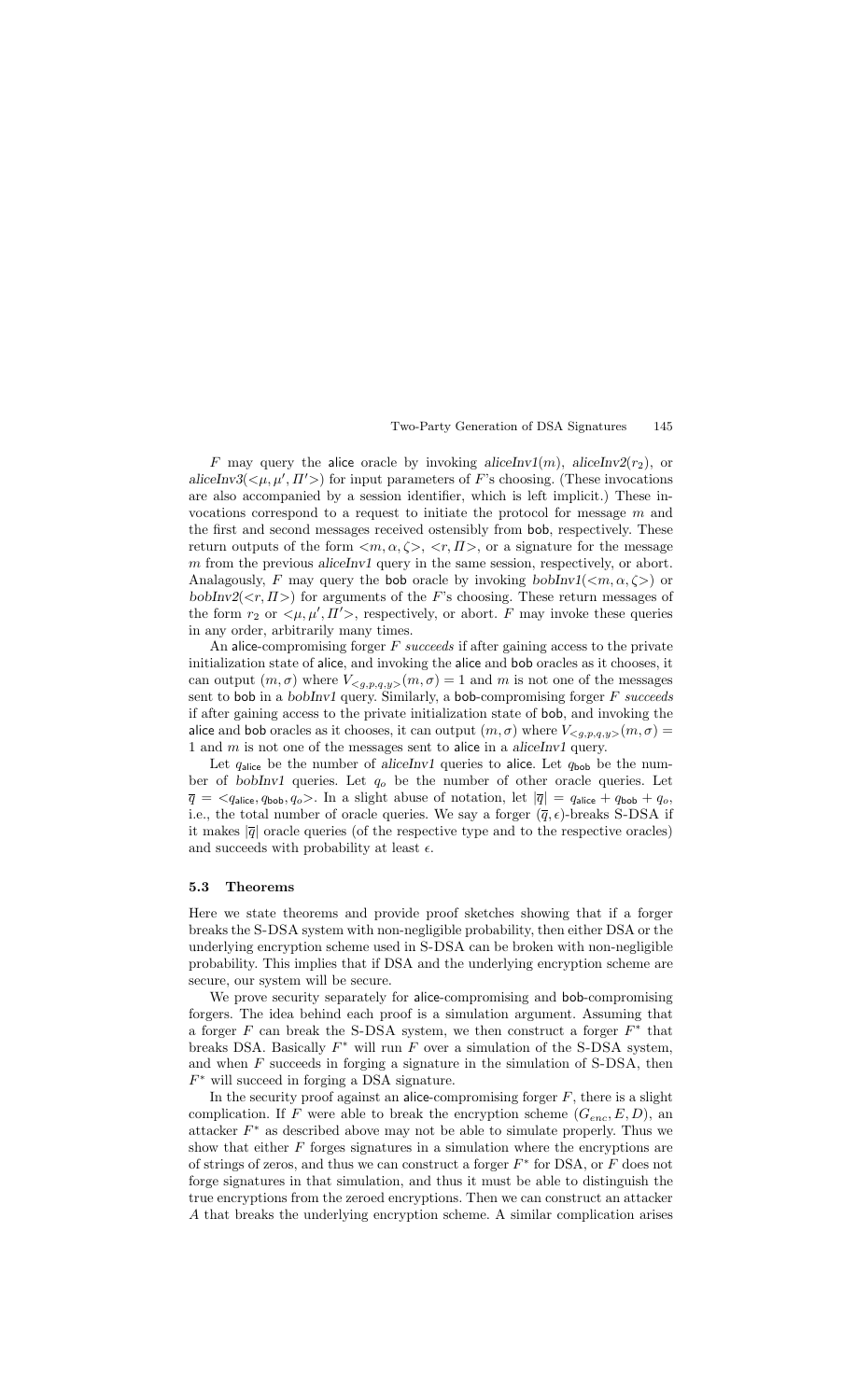in the security proof against a **bob**-compromising forger  $F$ , and the simulation argument is modified in a similar way.

Theorem 1 below states that an alice-compromising forger that breaks S-DSA with a non-negligible probability can break either DSA or  $(G_{enc}, E, D)$  with nonnegligible probability. Theorem [2](#page-10-0) makes a similar claim for a bob-compromising forger. In these theorems, we use " $\approx$ " to indicate equality to within negligible factors. Moreover, in our simulations, the forger  $F$  is run at most once, and so the times of our simulations are straightforward and omitted from our theorem statements.

**Theorem 1.** Suppose an alice-compromising forger  $(\overline{q}, \epsilon)$ -breaks S-DSA. Then either there exists an attacker that  $\epsilon'$ -breaks  $(G_{enc}, E, D)$  with  $\epsilon' \approx \frac{\epsilon}{2q_{\text{bob}}}$ , or there exists a forger that  $(q_{\text{bob}}, \epsilon'')$ -breaks DSA with  $\epsilon'' \approx \frac{\epsilon}{2}$ .

*Proof.* Assume an alice-compromising forger  $F(\bar{q}, \epsilon)$ -breaks the S-DSA scheme. Then consider a simulation Sim of the S-DSA scheme that takes as input a DSA public key  $\langle g, p, q, y \rangle$ , a corresponding signature oracle, and a public key pk<sup>'</sup> for the underlying encryption scheme. Sim generates the initialization data for alice:  $x_1 \leftarrow_R \mathbb{Z}_q$  and  $(pk, sk) \leftarrow G_{enc}(1^{\kappa'})$ , and gives these to F. The public data  $y, y_2 = g^{(x_1^{-1} \mod q)} \mod p$ , and  $pk'$  are also revealed to F. Then SIM responds to alice queries as a real alice oracle would, and to bob queries using the help of the DSA signature oracle, since SIM does not know the  $x_2$  value used by a real bob oracle. Specifically Sim answers as follows:

- 1. bobInv1( $\langle m, \alpha, \zeta \rangle$ ): Set  $z_1 \leftarrow D_{sk}(\alpha)$ . Query the DSA signature oracle with m to get a signature  $\langle \hat{r}, \hat{s} \rangle$ , and compute  $r \leftarrow g^{\text{hash}(m)\hat{s}^{-1}} y^{\hat{r}\hat{s}^{-1}} \mod p$  where  $\hat{s}^{-1}$  is computed modulo q. Compute  $r_2 \leftarrow r^{z_1} \mod p$ , and return  $r_2$ .
- 2. bobInv2( $\langle r, \Pi \rangle$ ): Reject if  $\Pi$  is invalid,  $r \notin \mathbb{Z}_p^*$  or  $r^q \not\equiv_p 1$ . Else, choose  $c \leftarrow_R \mathbb{Z}_{q^5}$  and set  $\mu \leftarrow E_{pk}(\hat{s}+cq)$ . Set  $\mu' \leftarrow E_{pk'}(0)$ , and generate  $\Pi'$  using the simulator for the zkp []. Return  $\langle \mu, \mu', \Pi' \rangle$ .

Notice that SIM sets  $\mu'$  to an encryption of zero, and simulates the proof of consistency  $\Pi'$ . In fact, disregarding the negligible statistical difference between the simulated  $\Pi'$  proofs and the real  $\Pi'$  proofs, the only way SIM and the real S-DSA scheme differ (from F's viewpoint) is with respect to the  $\mu'$  values, i.e., the (at most)  $q_{\text{bob}}$  ciphertexts generated using  $pk'$ .

Now consider a forger  $F^*$  that takes as input a DSA public key  $\langle g, p, q, y \rangle$  and corresponding signature oracle, generates a public key pk' using  $\langle pk^{\prime}, sk^{\prime} \rangle \leftarrow G_{enc}(1^{\kappa'})$ , runs SIM using these parameters as inputs, and outputs whatever F outputs. If F produces a forgery with probability at least  $\frac{\epsilon}{2}$  in SIM,  $F^*$  produces a forgery in the underlying DSA signature scheme with probability at least  $\frac{\epsilon}{2}$ .

Otherwise F produces a forgery with probability less than  $\frac{\epsilon}{2}$  in SIM. Then using a standard hybrid argument, we can construct an attacker A that  $\epsilon'$ breaks the semantic security of the underlying encryption scheme for  $pk'$ , where  $\epsilon' \approx \frac{\epsilon}{2q_{\text{bob}}}$ . Specifically, A takes a public key  $pk'$  and corresponding test oracle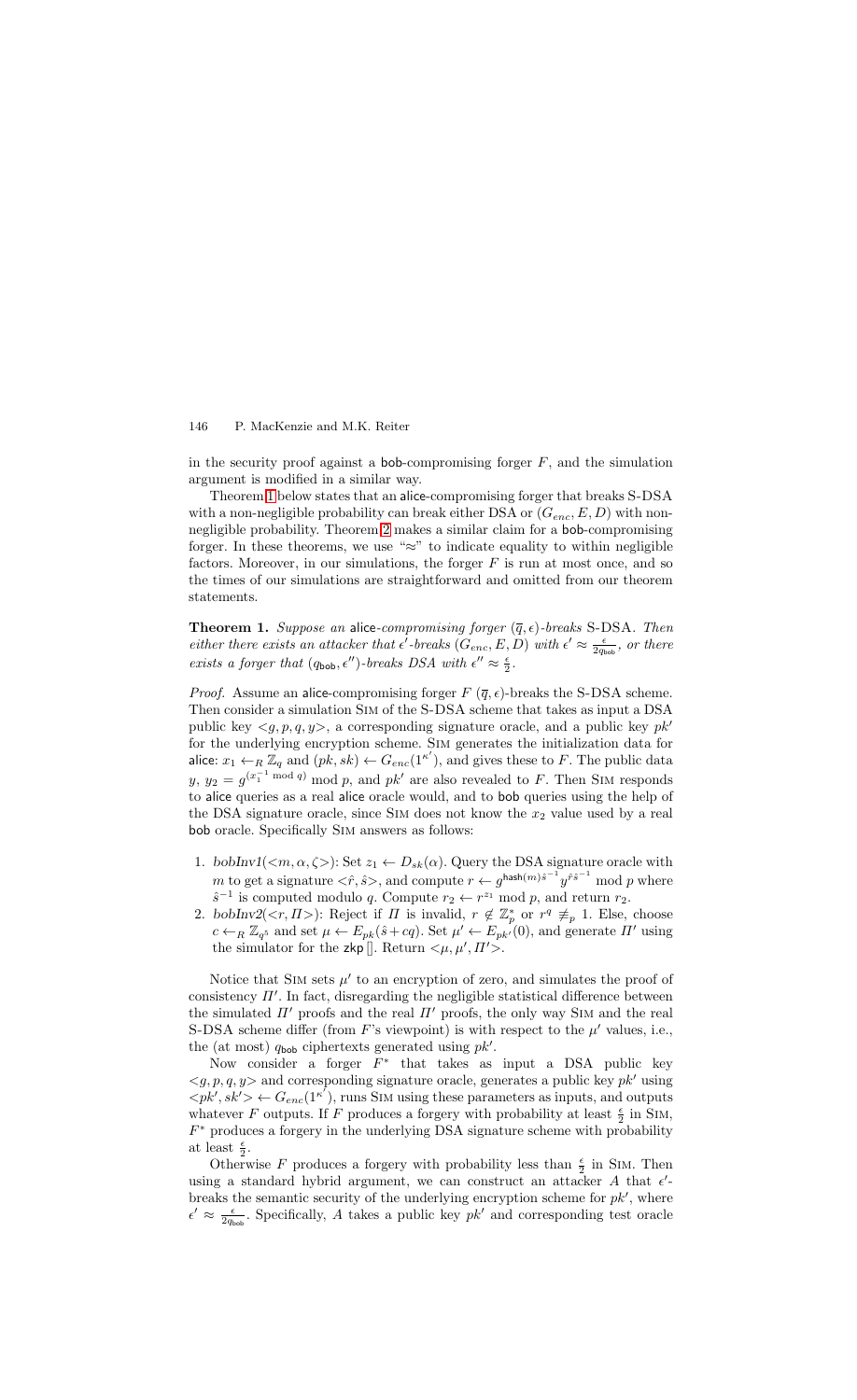<span id="page-10-0"></span>as input, generates a DSA public/private key pair  $(\langle g, p, q, y \rangle, \langle g, p, q, x \rangle) \leftarrow$  $G_{DSA}(1^{\kappa'})$ , and runs a slightly modified SIM using  $\langle g, p, q, y \rangle$  as the DSA public key parameter, simulating the DSA signature oracle with  $\langle g, p, q, x \rangle$ , and using  $pk'$  as the public encryption key parameter. SIM is modified only in the bobInv2 query, as follows:

- 1. A computes the value  $z_2 \leftarrow (kz_1)^{-1} \mod q$ , where k was computed in the simulation of the DSA signature oracle in the corresponding bobInv1 query,
- 2. A chooses to produce the first j ciphertexts under  $pk'$  as in the real protocol (i.e.,  $\mu' \leftarrow E_{pk'}(z_2)$ ), for a random  $j \in \{0, \ldots, q_{\text{bob}}\}$ , and
- 3. A produces the next ciphertext under  $pk'$  by using the response from the test oracle with input  $X_0 = z_2$  and  $X_1 = 0$ .

Finally A outputs 0 if F produces a forgery, and 1 otherwise. Since the case of  $j =$ 0 corresponds to SIM, and the case of  $j = q_{\text{bob}}$  corresponds to the real protocol, an averaging argument can be used to show that  $A \epsilon'$ -breaks the semantic security of the underlying encryption scheme for  $pk'$  with probability  $\epsilon' \approx \frac{\epsilon}{2q_{\text{bob}}}$ .

**Theorem 2.** Suppose a bob-compromising forger  $(\overline{q}, \epsilon)$ -breaks S-DSA. Then either there exists an attacker that  $\epsilon'$ -breaks  $(G_{enc}, E, D)$  with  $\epsilon' \approx \frac{\epsilon}{4q_{\text{alice}}},$  or there exists a forger that  $(q_{\text{alice}}, \epsilon'')$ -breaks DSA, with  $\epsilon'' \approx \frac{\epsilon}{2}$ .

*Proof.* Assume a bob-compromising forger F  $(\bar{q}, \epsilon)$ -breaks the S-DSA scheme. Then consider a simulation Sim of the S-DSA scheme that takes as input a DSA public key  $\langle q, p, q, y \rangle$ , a corresponding signature oracle, and a public key pk for the underlying encryption scheme. Sim generates the initialization data for bob:  $x_2 \leftarrow_R \mathbb{Z}_q$  and  $(pk', sk') \leftarrow G_{enc}(1^{\kappa'})$ , and gives these to F. The public data y,  $y_1 = g^{(x_2^{-1} \mod q)}$  mod p, and pk are also revealed to F. Then SIM responds to bob queries as a real bob oracle would, and to alice queries using the help of the DSA signature oracle, since SIM does not know the  $x_1$  value used by a real alice oracle. Specifically Sim answers as follows:

- 1. aliceInv1(m): Set  $\alpha \leftarrow E_{pk}(0)$  and  $\zeta \leftarrow E_{pk}(0)$ , and return  $\langle m, \alpha, \zeta \rangle$ .
- 2. aliceInv2(r<sub>2</sub>): Reject if  $r_2 \notin \mathbb{Z}_p^*$  or  $(r_2)^q \neq p1$ . Call the DSA signature oracle with m, let  $(\hat{r}, \hat{s})$  be the resulting signature, and compute  $r \leftarrow g^{\text{hash}(m)\hat{s}^{-1}} y^{\hat{r}\hat{s}^{-1}} \text{ mod } p$  where  $\hat{s}^{-1}$  is computed modulo q. Construct  $\Pi$ using the simulator for the zkp []. Store  $\langle \hat{r}, \hat{s} \rangle$  and return  $\langle r, \Pi \rangle$ .
- 3. aliceInv3( $\lt \mu$ ,  $\mu'$ ,  $\Pi'$ ): Reject if  $\mu \notin C_{pk}$ ,  $\mu' \notin C_{pk'}$ , or the verification of  $\Pi'$  fails. Otherwise, return  $\langle \hat{r}, \hat{s} \rangle$ .

Notice that SIM sets  $\alpha$  and  $\zeta$  to encryptions of zero, and simulates the proof of consistency  $\Pi$ . In fact, disregarding the negligible statistical difference between the simulated  $\Pi$  proofs and the real  $\Pi$  proofs, the only way SIM and the real S-DSA scheme differ (from F's viewpoint) is with respect to the  $\alpha$  and  $\zeta$  values, i.e., the (at most)  $2q_{\text{alice}}$  ciphertexts generated using  $pk$ .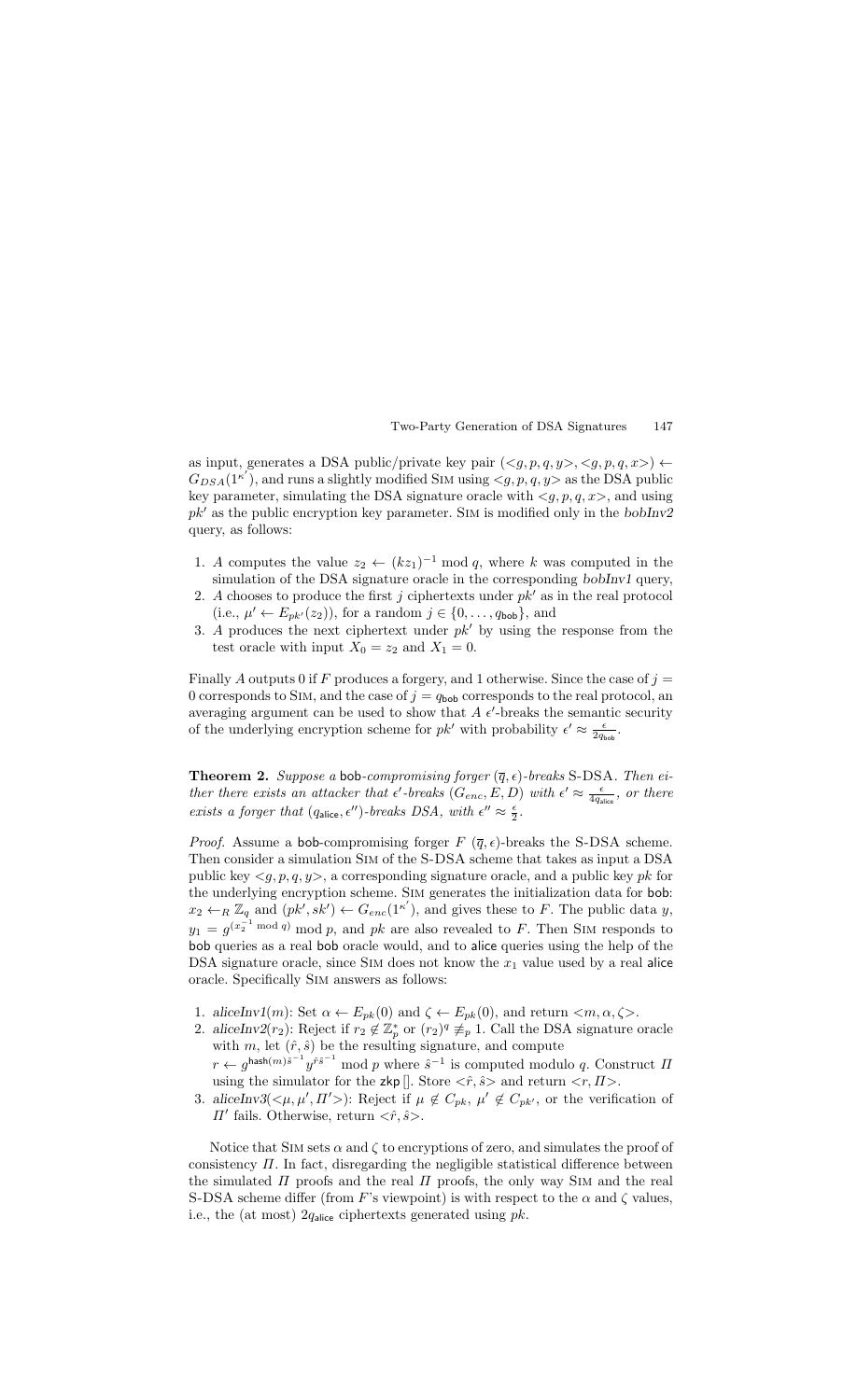<span id="page-11-0"></span>Now consider a forger  $F^*$  that takes as input a DSA public key  $\langle g, p, q, y \rangle$ and a corresponding signature oracle, generates a public key  $pk$  using  $\langle pk, sk \rangle \leftarrow G_{enc}(1^{\kappa'})$ , runs SIM using these parameters as inputs, and outputs whatever F outputs. If F produces a forgery with probability at least  $\frac{\epsilon}{2}$ in SIM,  $F^*$  produces a forgery in the underlying DSA signature scheme with probability at least  $\frac{\epsilon}{2}$ .

Otherwise F produces a forgery with probability less than  $\frac{\epsilon}{2}$  in SIM. Then using a standard hybrid argument, we can construct an attacker A that  $\epsilon'$ breaks the semantic security of the underlying encryption scheme for  $pk$ , where  $\epsilon' \approx \frac{\epsilon}{4q_{\text{alice}}}$ . Specifically, A takes a public key pk and corresponding test oracle as input, generates a DSA public/private key pair  $(\langle q, p, q, y \rangle, \langle q, p, q, x \rangle) \leftarrow$  $G_{DSA}(1^{\kappa'})$ , and runs a slightly modified SIM using  $\langle g, p, q, y \rangle$  as the DSA public key parameter, and using  $pk$  as the public encryption key parameter. SIM is modified only in the alice oracle queries, as follows:

- 1. In aliceInv1,
	- a) A chooses to produce the first j ciphertexts under  $pk$  as in the real protocol (i.e., either  $\alpha \leftarrow E_{pk}(z_1)$  or  $\zeta \leftarrow E_{pk}(x_1z_1 \mod q)$ ), for a random  $j \in \{0, \ldots, 2q_{\text{alice}}\},\$
	- b) A produces the next ciphertext under  $pk$  by using the response from the test oracle with input  $X_0$  being the plaintext from the real protocol (i.e., either  $X_0 = z_1$  or  $X_0 = x_1 z_1 \mod q$ , depending on whether j is even or odd) and  $X_1 = 0$ .
- 2. In aliceInv2,  $\vec{A}$  computes  $\vec{r}$  as in the real protocol, without calling the DSA signature oracle.
- 3. In aliceInv3, instead of returning the result of calling the DSA signature oracle, A computes  $z_2 \leftarrow D_{sk'}(\mu')$  and  $k_2 \leftarrow (z_2)^{-1} \mod q$ , sets  $k \leftarrow k_1 k_2 \mod q$ , and returns the DSA signature for m using DSA secret key  $\langle g, p, q, x \rangle$  with k as the ephemeral secret key.

Finally  $A$  outputs 0 if  $F$  produces a forgery, and 1 otherwise. Since the case of  $j = 0$  corresponds to SIM (in particular, notice that the distribution of r is identical), and the case of  $j = 2q_{\text{alice}}$  corresponds to the real protocol, an averaging argument can be used to show that  $A \epsilon'$ -breaks the semantic security of the underlying encryption scheme for pk with probability  $\epsilon' \approx \frac{\epsilon}{4q_{\text{alice}}}.$ 

# **6 Proofs** *Π* **and** *Π<sup>0</sup>*

In this section we provide an example of how alice and bob can efficiently construct and verify the noninteractive zero-knowledge proofs  $\Pi$  and  $\Pi'$ . The form of these proofs naturally depends on the encryption scheme  $(G_{enc}, E, D)$ , and the particular encryption scheme for which we detail  $\Pi$  and  $\Pi'$  here is that due to Paillier [\[31\]](#page-17-0). We reiterate, however, that our use of Paillier is merely exemplary, and similar proofs  $\Pi$  and  $\Pi'$  can be constructed with other cryptosystems satisfying the required properties (see Section [3\)](#page-2-0).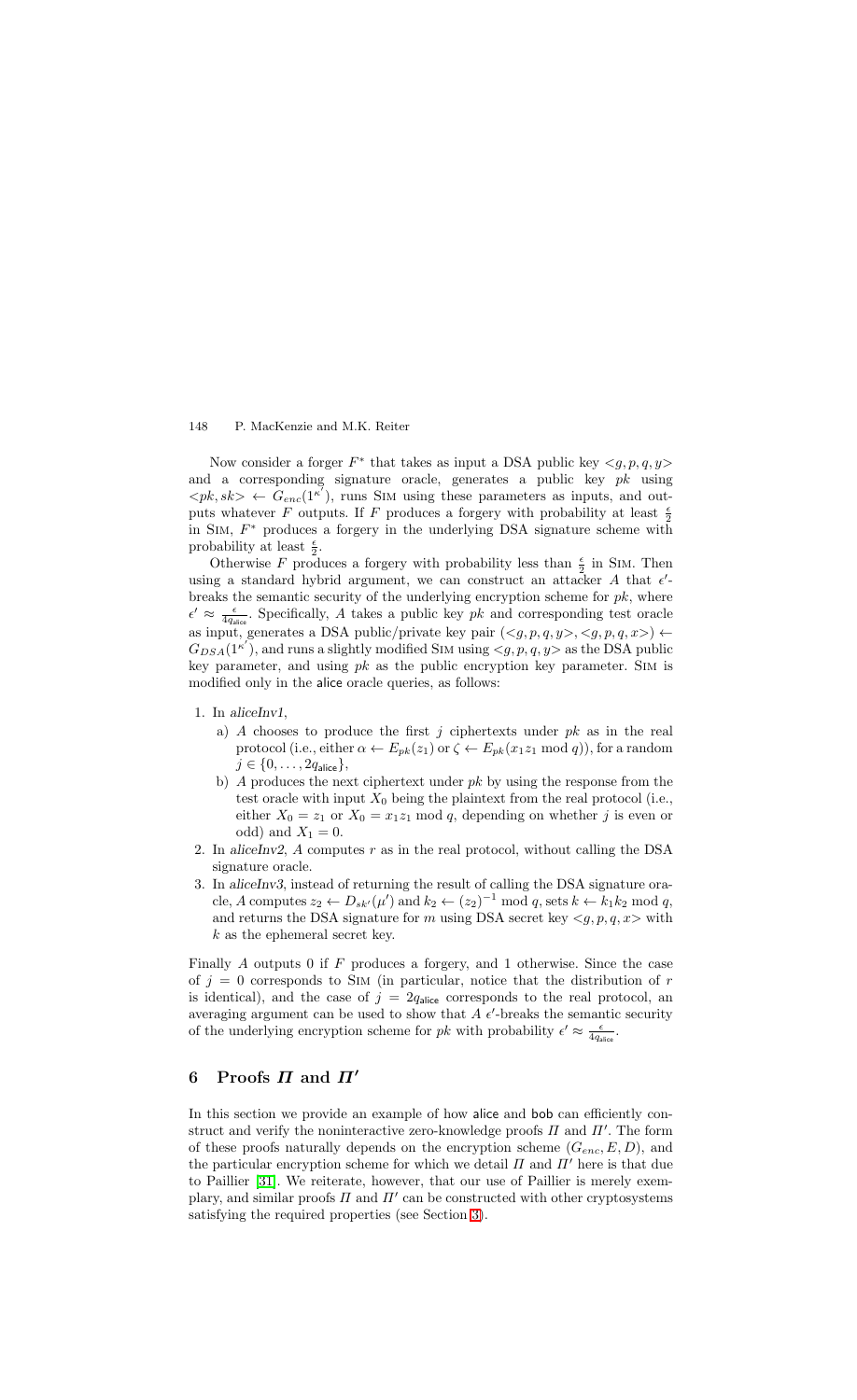<span id="page-12-0"></span>We caution the reader that from this point forward, our use of variables is not necessarily consistent with their prior use in the paper; rather, it is necessary to replace certain variables or reuse them for different purposes.

#### **6.1 The Paillier Cryptosystem**

A specific example of a cryptosystem that has the homomorphic properties required for our protocol is the first cryptosystem presented in [\[31\]](#page-17-0). It uses the facts that  $w^{\lambda(N)} \equiv_N 1$  and  $w^{N\lambda(N)} \equiv_{N^2} 1$  for any  $w \in \mathbb{Z}_{N^2}^*$ , where  $\lambda(N)$  is the Carmichael function of  $N$ . Let  $L$  be a function that takes input elements from the set  $\{u \le N^2 | u \equiv 1 \bmod N\}$  and returns  $L(u) = \frac{u-1}{N}$ . We then define the Paillier encryption scheme  $(G_{Pai}, E, D)$  as follows. This definition differs from that in [\[31\]](#page-17-0) only in that we define the message space  $M_{pk}$  for public key  $pk = \langle N, g \rangle$  as  $M_{\langle N, g \rangle} = [-(N-1)/2, (N-1)/2]$  (versus  $\mathbb{Z}_N$  in [\[31\]](#page-17-0)).

 $G_{Pai}(1^{\kappa'})$ : Choose  $\kappa'/2$ -bit primes p, q, set  $N = pq$ , and choose a random element  $g \in \mathbb{Z}_{N^2}^*$  such that  $gcd(L(g^{\lambda(N)} \bmod$  $(N^2)$ ,  $N$ ) = 1. Return the public key  $\langle N, g \rangle$  and the private key  $\langle N, q, \lambda(N) \rangle$ .

 $E_{\leq N,g>}(m)$ : Select a random  $x \in \mathbb{Z}_N^*$  and return  $c = g^m x^N \mod N^2$ .  $D_{\langle N,g,\lambda(N)\rangle}(c)$ : Compute  $m = \frac{L(c^{\lambda(N)} \mod N^2)}{L(g^{\lambda(N)} \mod N^2)} \mod N$ . Return m if  $m \leq$  $(N-1)/2$ , and otherwise return  $m-N$ .  $c_1 +_{\leq N,q>} c_2$ : Return  $c_1c_2 \mod N^2$ .  $c \times_{\langle N,q \rangle} m$ : Return  $c^m \bmod N^2$ .

Paillier [\[31\]](#page-17-0) shows that both  $c^{\lambda(N)}$  mod  $N^2$  and  $g^{\lambda(N)}$  mod  $N^2$  are elements of the form  $(1 + N)^d \equiv_{N^2} 1 + dN$ , and thus the L function can be easily computed for decryption. The security of this cryptosystem relies on the Decision Composite Residuosity Assumption, DCRA.

#### **6.2 Proof** *Π*

In this section we show how to efficiently implement the proof  $\Pi$  in our protocol when the Paillier cryptosystem is used.  $\Pi'$  is detailed in Section [6.3.](#page-13-0) Both proofs rely on the following assumption:

**Strong RSA Assumption.** Given an RSA modulus generator  $G_{RSA}$ that takes as input  $1^{k'}$  and produces a value N that is the product of two random primes of length  $\kappa'/2$ , the Strong RSA assumption states that for any probabilistic polynomial-time attacker A:

$$
\Pr[N \leftarrow G_{RSA}(1^{\kappa'}); y \leftarrow_R \mathbb{Z}_N^*; (x, e) \leftarrow A(N, y) : (e \ge 3) \land (y \equiv_N x^e)]
$$

is negligible.

In our proofs, it is assumed that there are public values  $\tilde{N}$ ,  $h_1$  and  $h_2$ . Soundness requires that  $\tilde{N}$  be an RSA modulus that is the product of two strong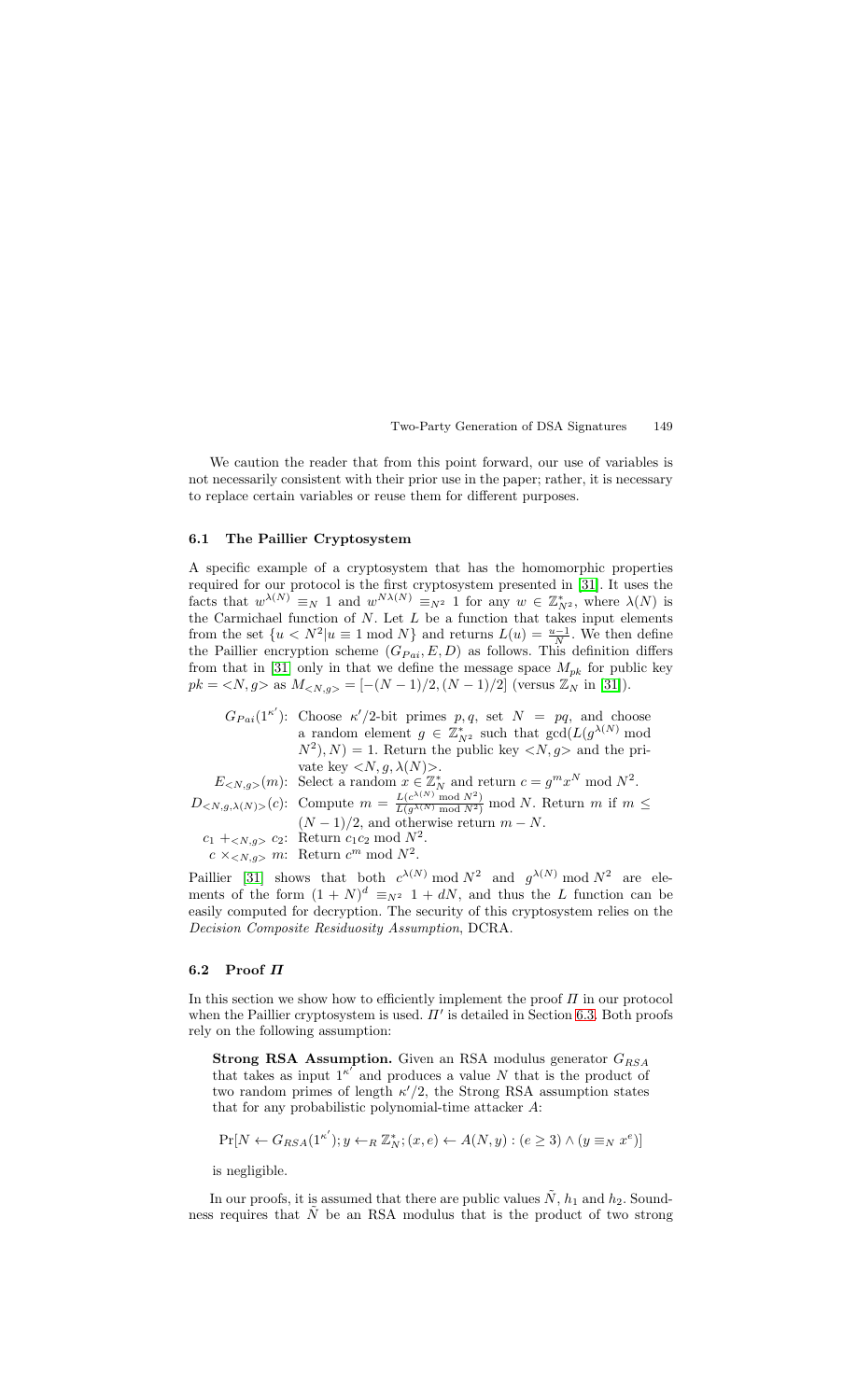<span id="page-13-0"></span>primes and for which the factorization is unknown to the prover, and that the discrete logs of  $h_1$  and  $h_2$  relative to each other modulo N are unknown to the prover. Zero knowledge requires that discrete logs of  $h_1$  and  $h_2$  relative to each other modulo  $\tilde{N}$  exist (i.e., that  $h_1$  and  $h_2$  generate the same group). As in Section [4.1,](#page-4-0) here we assume that these parameters are distributed to alice and bob by a trusted third party. In the full paper, we will describe how this assumption can be eliminated.

Now consider the proof  $\Pi$ . Let p and q be as in a DSA public key,  $pk =$  $\langle N, g \rangle$  be a Paillier public key, and  $sk = \langle N, g, \lambda(N) \rangle$  be the corresponding private key, where  $N>q^6$ . For public values c, d,  $w_1, w_2, m_1, m_2$ , we construct a zero-knowledge proof  $\Pi$  of:

$$
P = \begin{bmatrix} \exists x_1, x_2 : x_1, x_2 \in [-q^3, q^3] \\ \wedge & c^{x_1} \equiv_p w_1 \\ \wedge & d^{x_2/x_1} \equiv_p w_2 \\ \wedge & D_{sk}(m_1) = x_1 \\ \wedge & D_{sk}(m_2) = x_2 \end{bmatrix}
$$

The proof is constructed in Figure [2,](#page-14-0) and its verification procedure is given in Figure [3.](#page-14-0) We assume that  $c, d, w_1, w_2 \in \mathbb{Z}_p^*$  and are of order q, and that  $m_1, m_2 \in \mathbb{Z}_{N^2}^*$ . (The prover should verify this if necessary, and abort if not true.) We assume the prover knows  $x_1, x_2 \in \mathbb{Z}_q$  and  $r_1, r_2 \in \mathbb{Z}_N^*$  such that  $c^{x_1} \equiv_p w_1$ ,  $d^{x_2/x_1} \equiv_p w_2$ ,  $m_1 \equiv_{N^2} g^{x_1}(r_1)^N$  and  $m_2 \equiv_{N^2} g^{x_2}(r_2)^N$ . The prover need not know  $sk$ , though a malicious prover might. If necessary, the verifier should verify that  $c, d, w_1, w_2 \in \mathbb{Z}_p^*$  and are of order q, and that  $m_1, m_2 \in \mathbb{Z}_{N^2}^*$ .

Intuitively, the proof works as follows. Commitments  $z_1$  and  $z_2$  are made to  $x_1$  and  $x_2$  over the RSA modulus  $\tilde{N}$ , and these are proven to fall in the desired range using proofs as in [\[15\]](#page-16-0). Simultaneously, it is shown that the commitment  $z_1$  corresponds to the decryption of  $m_1$  and the discrete log of  $w_1$ . Also simultaneously, it is shown that the commitment  $z_2$  corresponds to the decryption of  $m_2$ , and that the discrete log of  $w_2$  is the quotient of the two commitments. The proof is shown in two columns, the left column used to prove the desired properties of  $x_1$ ,  $w_1$  and  $m_1$ , and the right column used to prove the desired properties of  $x_2$ ,  $w_2$  and  $m_2$ . The proof of the following lemma will appear in the full version of this paper.

**Lemma 1.** Π is a noninteractive zero-knowledge proof of P.

#### **6.3 Proof** *Π<sup>0</sup>*

Now we look at the proof  $\Pi'$ . Let p and q be as in a DSA public key,  $pk = \langle N, g \rangle$ and  $sk = \langle N, g, \lambda(N) \rangle$  be a Paillier key pair with  $N > q^8$ , and  $pk' = \langle N', g' \rangle$ and  $sk' = \langle N', g', \lambda(N') \rangle$  be a Paillier key pair with  $N' > q^6$ . For values c, d,  $w_1, w_2, m_1, m_2, m_3, m_4$  such that for some  $n_1, n_2 \in [-q^4, q^4], D_{sk}(m_3) = n_1$ and  $D_{sk}(m_4) = n_2$ , we construct a zero-knowledge proof  $\Pi'$  of: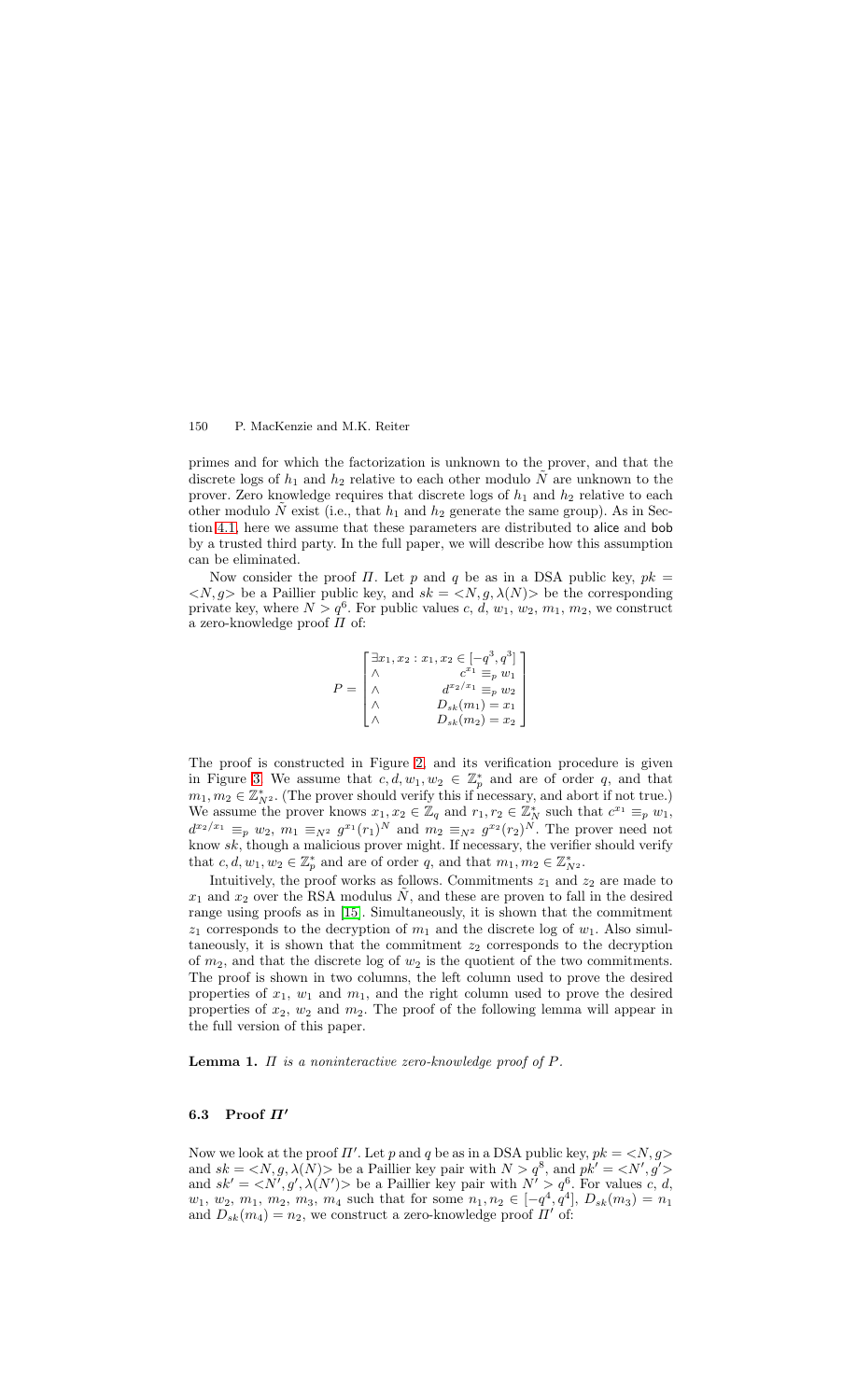$$
P' = \begin{bmatrix} \exists x_1, x_2, x_3 : & x_1, x_2 \in [-q^3, q^3] \\ \wedge & x_3 \in [-q^7, q^7] \\ \wedge & c^{x_1} \equiv_p w_1 \\ \wedge & d^{x_2/x_1} \equiv_p w_2 \\ \wedge & D_{sk'}(m_1) = x_1 \\ \wedge D_{sk}(m_2) = n_1 x_1 + n_2 x_2 + q x_3 \end{bmatrix}
$$

<span id="page-14-0"></span>We note that  $P'$  is stronger than what is needed as shown in Figure [1.](#page-7-0) The proof is constructed in Figure [4,](#page-15-0) and the verification procedure for it is given in Figure [5.](#page-15-0) We assume that  $c, d, w_1, w_2 \in \mathbb{Z}_p^*$  and are of order q, and that  $m_1 \in$  $\mathbb{Z}_{(N')^2}^*$  and  $m_2 \in \mathbb{Z}_{N^2}^*$ . (The prover should verify this if necessary.) We assume the prover knows  $x_1, x_2 \in \mathbb{Z}_q$ ,  $x_3 \in \mathbb{Z}_{q^5}$ , and  $r_1, r_2 \in \mathbb{Z}_N^*$ , such that  $c^{x_1} \equiv_p w_1$ ,  $d^{x_2/x_1} \equiv_p w_2, m_1 \equiv_{(N')^2} (g')^{x_1}(r_1)^{N'}$  and  $m_2 \equiv_{N^2} (m_3)^{x_1}(m_4)^{x_2}g^{q x_3}(r_2)^{N}$ . The

| $\alpha \leftarrow_R \mathbb{Z}_{q^3}$                                                                             | $\delta \leftarrow_R \mathbb{Z}_{q^3}$                             |  |
|--------------------------------------------------------------------------------------------------------------------|--------------------------------------------------------------------|--|
| $\beta \leftarrow_R \mathbb{Z}_N^*$                                                                                | $\mu \leftarrow_R \mathbb{Z}_N^*$                                  |  |
| $\gamma \leftarrow_R \mathbb{Z}_{a^3 \tilde{N}}$                                                                   | $\nu \leftarrow_R \mathbb{Z}_{q^3 \tilde{N}}$                      |  |
| $\rho_1 \leftarrow_R \mathbb{Z}_{q\tilde{N}}$                                                                      | $\rho_2 \leftarrow_R \mathbb{Z}_{q\tilde{N}}$                      |  |
|                                                                                                                    | $\rho_3 \leftarrow_R \mathbb{Z}_q$                                 |  |
|                                                                                                                    | $\epsilon \leftarrow_R \mathbb{Z}_q$                               |  |
|                                                                                                                    |                                                                    |  |
| $z_1 \leftarrow (h_1)^{x_1} (h_2)^{\rho_1} \text{ mod } N$                                                         | $z_2 \leftarrow (h_1)^{x_2} (h_2)^{\rho_2} \text{ mod } N$         |  |
| $u_1 \leftarrow c^{\alpha} \mod p$                                                                                 | $y \leftarrow d^{x_2+\rho_3} \mod p$                               |  |
| $ u_2 \leftarrow g^{\alpha} \beta^N \bmod N^2$                                                                     | $v_1 \leftarrow d^{\delta + \epsilon} \bmod p$                     |  |
| $u_3 \leftarrow (h_1)^{\alpha} (h_2)^{\gamma} \text{ mod } \tilde{N}$                                              | $v_2 \leftarrow (w_2)^{\alpha} d^{\epsilon} \mod p$                |  |
|                                                                                                                    | $v_3 \leftarrow g^{\delta} \mu^N \bmod N^2$                        |  |
|                                                                                                                    | $v_4 \leftarrow (h_1)^{\delta} (h_2)^{\nu} \text{ mod } \tilde{N}$ |  |
|                                                                                                                    |                                                                    |  |
| $e \leftarrow$ hash $(c, w_1, d, w_2, m_1, m_2, z_1, u_1, u_2, u_3, z_2, y, v_1, v_2, v_3, v_4)$                   |                                                                    |  |
| $s_1 \leftarrow ex_1 + \alpha$                                                                                     | $t_1 \leftarrow ex_2 + \delta$                                     |  |
| $s_2 \leftarrow (r_1)^e \beta \text{ mod } N$                                                                      | $t_2 \leftarrow e\rho_3 + \epsilon \bmod q$                        |  |
| $s_3 \leftarrow e\rho_1 + \gamma$                                                                                  | $t_3 \leftarrow (r_2)^e \mu \bmod N^2$                             |  |
|                                                                                                                    | $t_4 \leftarrow e\rho_2 + \nu$                                     |  |
|                                                                                                                    |                                                                    |  |
| $\Pi \leftarrow \langle z_1, u_1, u_2, u_3, z_2, y, v_1, v_2, v_3, v_4, s_1, s_2, s_3, t_1, t_2, t_3, t_4 \rangle$ |                                                                    |  |

**Fig. 2.** Construction of Π

| $\langle z_1, u_1, u_2, u_3, z_2, y, v_1, v_2, v_3, v_4, s_1, s_2, s_3, t_1, t_2, t_3, t_4 \rangle \leftarrow \Pi$ |                                                                   |
|--------------------------------------------------------------------------------------------------------------------|-------------------------------------------------------------------|
| Verify $s_1, t_1 \in \mathbb{Z}_{q^3}$ .                                                                           | Verify $d^{t_1+t_2} \equiv_p y^e v_1$ .                           |
| Verify $c^{s_1} \equiv_p (w_1)^e u_1$ .                                                                            | Verify $(w_2)^{s_1}d^{t_2} \equiv_p y^e v_2$ .                    |
| Verify $g^{s_1}(s_2)^N \equiv_{N^2} (m_1)^e u_2$ .                                                                 | Verify $g^{t_1}(t_3)^N \equiv_{N^2} (m_2)^e v_3$ .                |
| Verify $(h_1)^{s_1} (h_2)^{s_3} \equiv_{\tilde{N}} (z_1)^e u_3.$                                                   | Verify $(h_1)^{t_1} (h_2)^{t_4} \equiv_{\tilde{N}} (z_2)^e v_4$ . |

**Fig. 3.** Verification of Π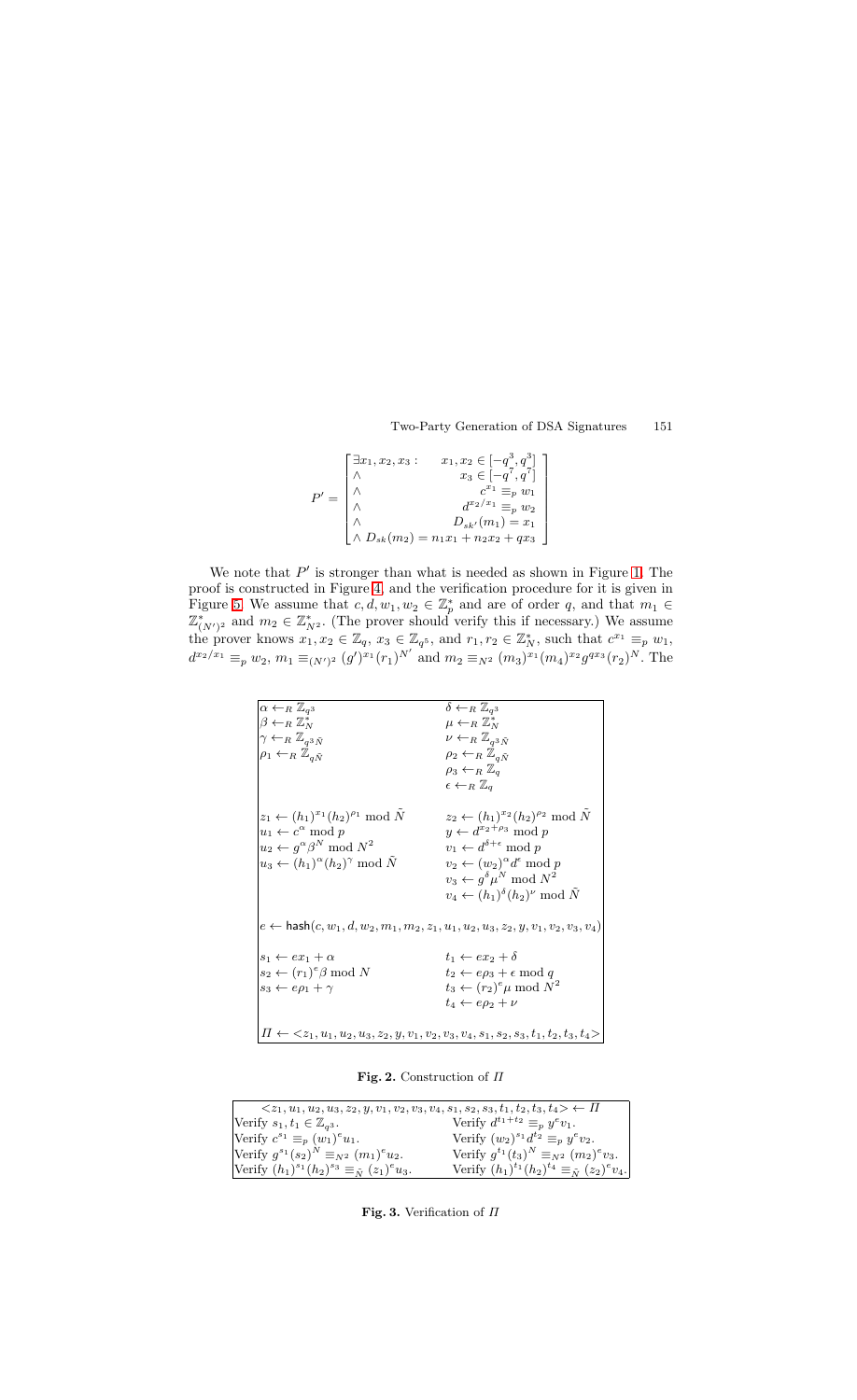<span id="page-15-0"></span>

| $\alpha \leftarrow_R \mathbb{Z}_{q^3}$                                                                                                  | $\delta \leftarrow_R \mathbb{Z}_{q^3}$                                                                     |  |
|-----------------------------------------------------------------------------------------------------------------------------------------|------------------------------------------------------------------------------------------------------------|--|
| $\beta \leftarrow_R \mathbb{Z}_N^*$                                                                                                     | $\mu \leftarrow_R \mathbb{Z}_N^*$                                                                          |  |
| $\gamma \leftarrow_R \mathbb{Z}_{a^3 \tilde{N}}$                                                                                        | $\nu \leftarrow_R \mathbb{Z}_{a^3 \tilde{N}}$                                                              |  |
| $ \rho_1 \leftarrow_R \mathbb{Z}_{\alpha \tilde{N}}$                                                                                    | $\rho_2 \leftarrow_R \mathbb{Z}_{\alpha \tilde{N}}$                                                        |  |
|                                                                                                                                         | $\rho_3 \leftarrow_R \mathbb{Z}_q$                                                                         |  |
|                                                                                                                                         | $\rho_4 \leftarrow_R \mathbb{Z}_{a^5 \tilde{N}}$                                                           |  |
|                                                                                                                                         | $\epsilon \leftarrow_R \mathbb{Z}_a$                                                                       |  |
|                                                                                                                                         | $\sigma \leftarrow_R \mathbb{Z}_{a7}$                                                                      |  |
|                                                                                                                                         | $\tau \leftarrow_R \mathbb{Z}_{a^7\tilde{N}}$                                                              |  |
|                                                                                                                                         |                                                                                                            |  |
| $ z_1 \leftarrow (h_1)^{x_1} (h_2)^{\rho_1} \bmod N$                                                                                    | $z_2 \leftarrow (h_1)^{x_2} (h_2)^{\rho_2} \text{ mod } N$                                                 |  |
| $ u_1 \leftarrow c^{\alpha} \bmod p$                                                                                                    | $y \leftarrow d^{x_2+\rho_3} \mod p$                                                                       |  |
| $ u_2 \leftarrow (q')^{\alpha} \beta^{N'} \bmod (N')^2$                                                                                 | $v_1 \leftarrow d^{\delta + \epsilon} \mod p$                                                              |  |
| $ u_3 \leftarrow (h_1)^{\alpha}(h_2)^{\gamma} \mod \tilde{N}$                                                                           | $v_2 \leftarrow (w_2)^{\alpha} d^{\epsilon} \mod p$                                                        |  |
|                                                                                                                                         | $v_3 \leftarrow (m_3)^{\alpha} (m_4)^{\delta} g^{q\sigma} \mu^N \text{ mod } N^2$                          |  |
|                                                                                                                                         | $v_4 \leftarrow (h_1)^{\delta} (h_2)^{\nu} \mod \tilde{N}$                                                 |  |
|                                                                                                                                         | $z_3 \leftarrow (h_1)^{x_3} (h_2)^{\rho_4} \text{ mod } \tilde{N}$                                         |  |
|                                                                                                                                         | $v_5 \leftarrow (h_1)^{\sigma} (h_2)^{\tau} \mod N$                                                        |  |
|                                                                                                                                         |                                                                                                            |  |
|                                                                                                                                         | $e \leftarrow$ hash $(c, w_1, d, w_2, m_1, m_2, z_1, u_1, u_2, u_3, z_2, z_3, y, v_1, v_2, v_3, v_4, v_5)$ |  |
|                                                                                                                                         |                                                                                                            |  |
| $s_1 \leftarrow ex_1 + \alpha$                                                                                                          | $t_1 \leftarrow ex_2 + \delta$                                                                             |  |
| $ s_2 \leftarrow (r_1)^e \beta \mod N'$                                                                                                 | $t_2 \leftarrow e\rho_3 + \epsilon \bmod q$                                                                |  |
| $ s_3 \leftarrow e\rho_1 + \gamma$                                                                                                      | $t_3 \leftarrow (r_2)^e \mu \mod N$                                                                        |  |
|                                                                                                                                         | $t_4 \leftarrow e\rho_2 + \nu$                                                                             |  |
|                                                                                                                                         | $t_5 \leftarrow ex_3 + \sigma$                                                                             |  |
|                                                                                                                                         | $t_6 \leftarrow e\rho_4 + \tau$                                                                            |  |
|                                                                                                                                         |                                                                                                            |  |
| $\Pi' \leftarrow \langle z_1, u_1, u_2, u_3, z_2, z_3, y, v_1, v_2, v_3, v_4, v_5, s_1, s_2, s_3, t_1, t_2, t_3, t_4, t_5, t_6 \rangle$ |                                                                                                            |  |

**Fig. 4.** Construction of  $\Pi'$ 

|                                                                   | $\langle z_1, u_1, u_2, u_3, z_2, z_3, y, v_1, v_2, v_3, v_4, v_5, s_1, s_2, s_3, t_1, t_2, t_3, t_4, t_5, t_6 \rangle \leftarrow \Pi'$ |
|-------------------------------------------------------------------|-----------------------------------------------------------------------------------------------------------------------------------------|
| Verify $s_1, t_1 \in \mathbb{Z}_{q^3}$ .                          | Verify $d^{t_1+t_2} \equiv_p y^e v_1$ .                                                                                                 |
| Verify $t_5 \in \mathbb{Z}_{q^7}$ .                               | Verify $(w_2)^{s_1} d^{t_2} \equiv_p y^e v_2$ .                                                                                         |
| Verify $c^{s_1} \equiv_p (w_1)^e u_1$ .                           | Verify $(m_3)^{s_1}(m_4)^{t_1}g^{qt_5}(t_3)^N \equiv_{N^2} (m_2)^{e}v_3.$                                                               |
| Verify $(g')^{s_1}(s_2)^{N'} \equiv_{(N')^2} (m_1)^e u_2.$        | Verify $(h_1)^{t_1} (h_2)^{t_4} \equiv_{\tilde{N}} (z_2)^{e} v_4$ .                                                                     |
| Verify $(h_1)^{s_1} (h_2)^{s_3} \equiv_{\tilde{N}} (z_1)^e u_3$ . | Verify $(h_1)^{t_5}(h_2)^{t_6} \equiv_{\tilde{N}} (z_3)^{e} v_5$ .                                                                      |

**Fig. 5.** Verification of  $\Pi'$ 

prover need not know sk or sk', though a malicious prover might know sk'. We assume the verifier knows  $n_1$  and  $n_2$ . If necessary, the verifier should verify that  $c, d, w_1, w_2 \in \mathbb{Z}_p^*$  and are of order q, and that  $m_1 \in \mathbb{Z}_{(N')^2}^*$  and  $m_2 \in \mathbb{Z}_{N^2}^*$ . The proof of the following lemma will appear in the full version of this paper.

**Lemma 2.**  $\Pi'$  is a noninteractive zero-knowledge proof of  $P'$ .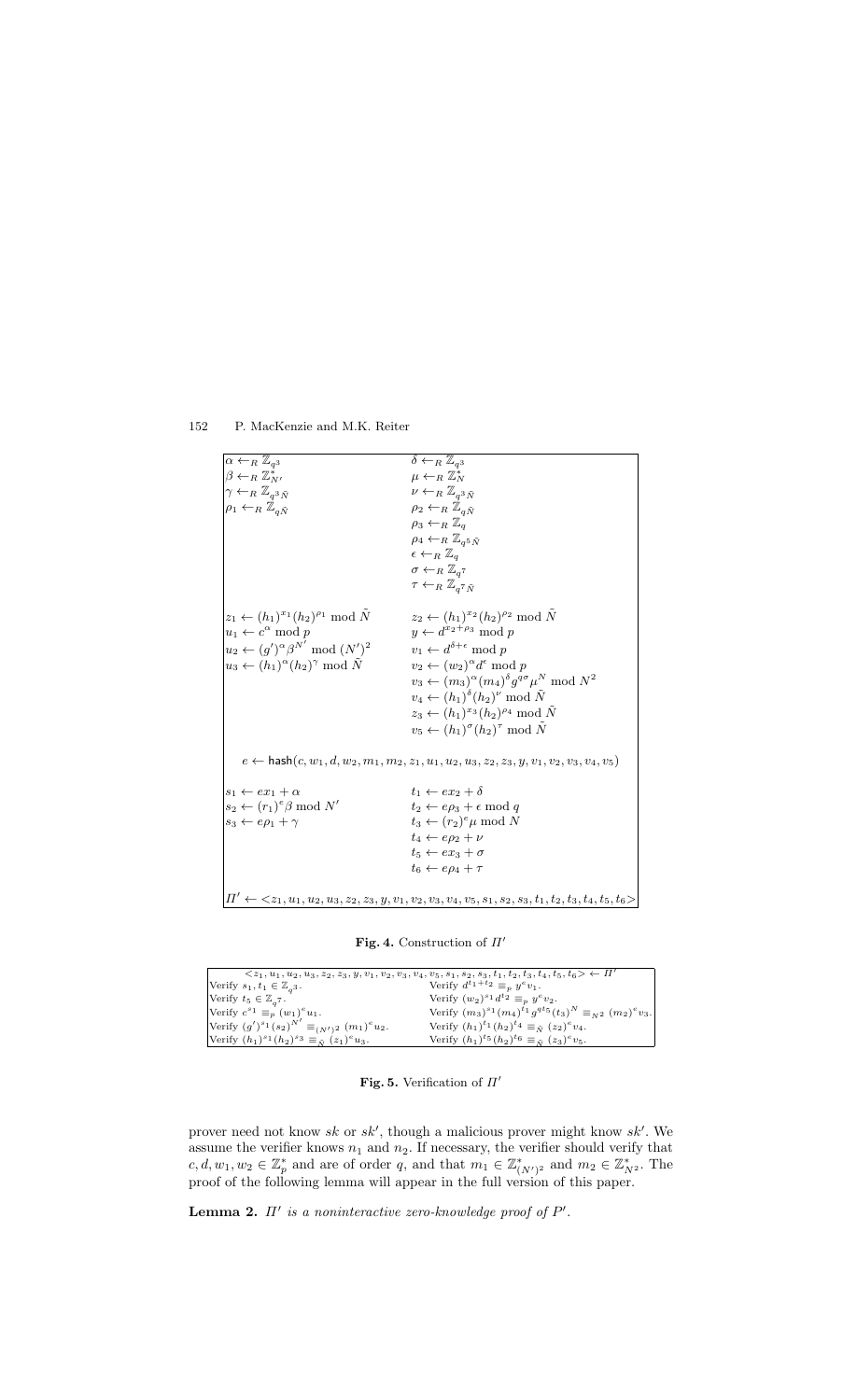# <span id="page-16-0"></span>**References**

- 1. J. Benaloh. Dense probabilistic encryption. In Workshop on Selected Areas of Cryptography, pages 120–128, 1994.
- 2. N. Barić and B. Pfitzmann. Collision-free accumulators and fail-stop signature schemes without trees. In EUROCRYPT '96 (LNCS 1233), pages 480–494, 1997.
- 3. M. Blum, A. DeSantis, S. Micali, and G. Persiano. Noninteractive zero-knowledge. SIAM Journal of Computing 20(6):1084–1118, 1991.
- 4. C. Boyd. Digital multisignatures. In H. J. Beker and F. C. Piper, editors, Cryptography and Coding, pages 241–246. Clarendon Press, 1986.
- 5. M. Bellare and P. Rogaway. Random oracles are practical: A paradigm for designing efficient protocols. In  $1<sup>st</sup>$  ACM Conference on Computer and Communications Security, pages 62–73, November 1993.
- 6. R. A. Croft and S. P. Harris. Public-key cryptography and reusable shared secrets. In H. Baker and F. Piper, editors, Cryptography and Coding, pages 189–201, 1989.
- 7. M. Cerecedo, T. Matsumoto, H. Imai. Efficient and secure multiparty generation of digital signatures based on discrete logarithms. IEICE Trans. Fundamentals of Electronics Communications and Computer Sciences E76A(4):532–545, April 1993.
- 8. Y. Desmedt. Society and group oriented cryptography: a new concept. In CRYPTO '87 (LNCS 293), pages 120–127, 1987.
- 9. Y. Desmedt and Y. Frankel. Threshold cryptosystems. In CRYPTO '89 (LNCS 435), pages 307–315, 1989.
- 10. T. ElGamal. A public key cryptosystem and a signature scheme based on discrete logarithms. IEEE Transactions on Information Theory, 31:469–472, 1985.
- 11. FIPS 180-1. Secure hash standard. Federal Information Processing Standards Publication 180-1, U.S. Dept. of Commerce/NIST, National Technical Information Service, Springfield, Virginia, 1995.
- 12. FIPS 186. Digital signature standard. Federal Information Processing Standards Publication 186, U.S. Dept. of Commerce/NIST, National Technical Information Service, Springfield, Virginia, 1994.
- 13. Y. Frankel. A practical protocol for large group oriented networks. In EURO-CRYPT '89 (LNCS 434), pages 56–61, 1989.
- 14. Y. Frankel, P. MacKenzie, and M. Yung. Adaptively-secure distributed threshold public key systems. In European Symposium on Algorithms (LNCS 1643), pages 4–27, 1999.
- 15. E. Fujisaki and T. Okamoto. Statistical zero-knowledge protocols to prove modular polynomial relations. In CRYPTO '97 (LNCS 1294), pages 16–30, 1997.
- 16. R. Gennaro, S. Jarecki, H. Krawczyk, and T. Rabin. Robust threshold DSS signatures. In EUROCRYPT '96 (LNCS 1070), pages 354–371, 1996.
- 17. R. Gennaro, S. Jarecki, H. Krawczyk, and T. Rabin. Secure distributed key generation for discrete-log based cryptosystems. In EUROCRYPT '99 (LNCS 1592), pages 295–310, 1999.
- 18. S. Goldwasser and S. Micali. Probabilistic encryption. Journal of Computer and System Sciences 28:270–299, 1984.
- 19. S. Goldwasser, S. Micali, and R. L. Rivest. A digital signature scheme secure against adaptive chosen-message attacks. SIAM Journal of Computing 17(2):281– 308, April 1988.
- 20. L. Harn. Group oriented  $(t, n)$  threshold digital signature scheme and digital multisignature. IEE Proc.-Comput. Digit. Tech. 141(5):307–313, 1994.